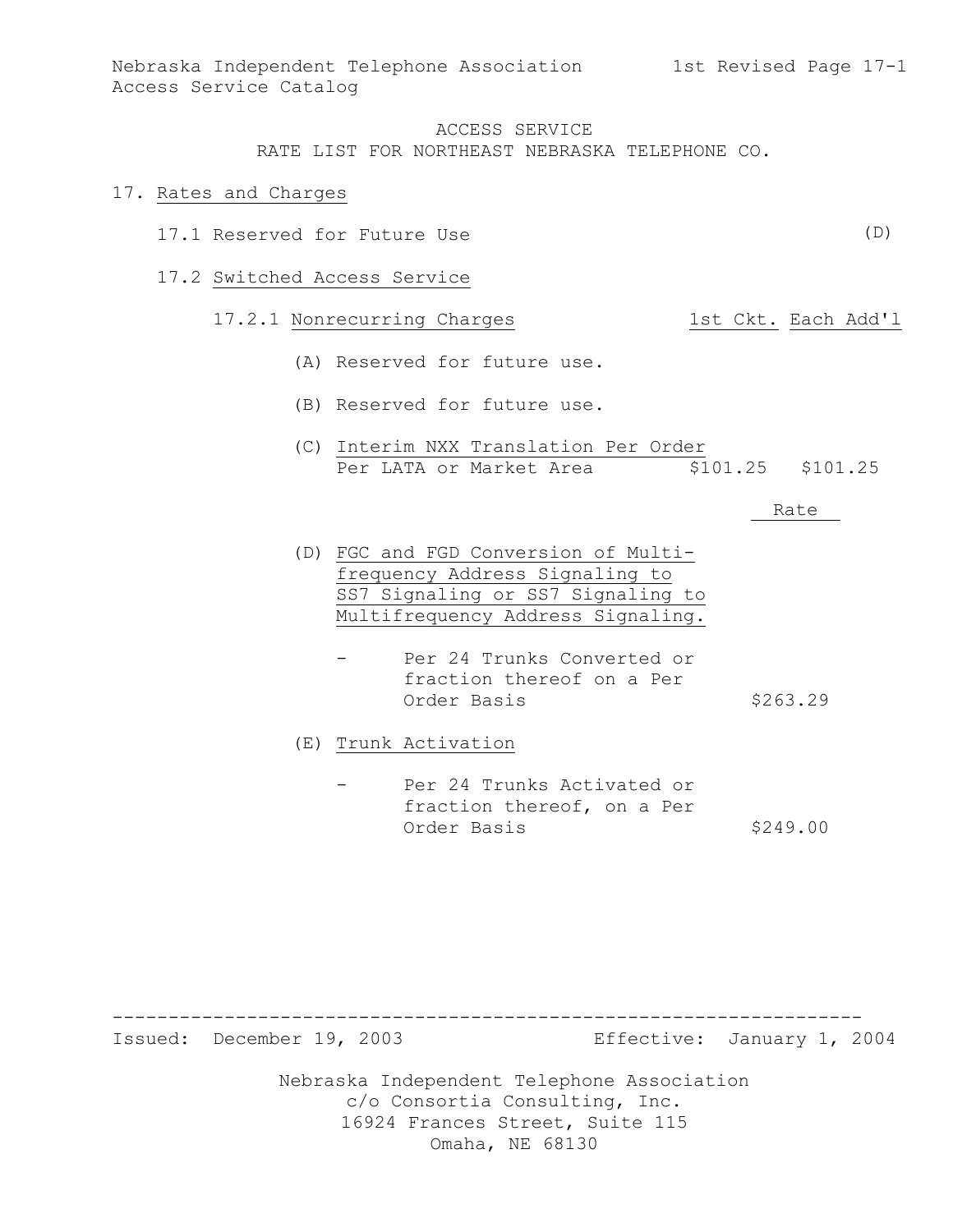ACCESS SERVICE RATE LIST FOR NORTHEAST NEBRASKA TELEPHONE CO. 17. Rates and Charges 17.2.2 Local Transport Rate - Direct Trunked Transport Direct Trunked Facility Per Mile - Voice Grade (See Note 2) - High Capacity DS1 (See Note 2) - High Capacity DS3 (See Note 2) - Direct Trunked Termination Per Termination - Voice Grade (See Note 2) - High Capacity DS1 (See Note 2) - High Capacity DS3 (See Note 2) - Multiplexing Per Arrangement<br>- DS3 to DS1 (See Note 2)<br>(See Note 2) - DS1 to Voice Tandem Switched Transport *(Applies to Non-Toll Free)* Tandem Switched Facility Per Access Min. Per Mile Originating \$0.00051830 Terminating (See Note 1) Tandem Switched Termination Per Access Minute Per Term. Originating \$0.00525814 Terminating (See Note 1) Network Blocking Per Blocked Call Applies to FGD only \$0.0071 NOTE 1: Rate mirrors NECA Tariff FCC No. 5 for terminating TSF and terminating TST. NOTE 2: Rates mirror NECA Tariff FCC No. 5 for Direct Trunk Transport and Multiplexing. -------------------------------------------------------------------- Issued: June 18, 2021 Effective: July 1, 2021  $(C)$ 

Nebraska Independent Telephone Association 5th Revised Page 17-2

Access Service Catalog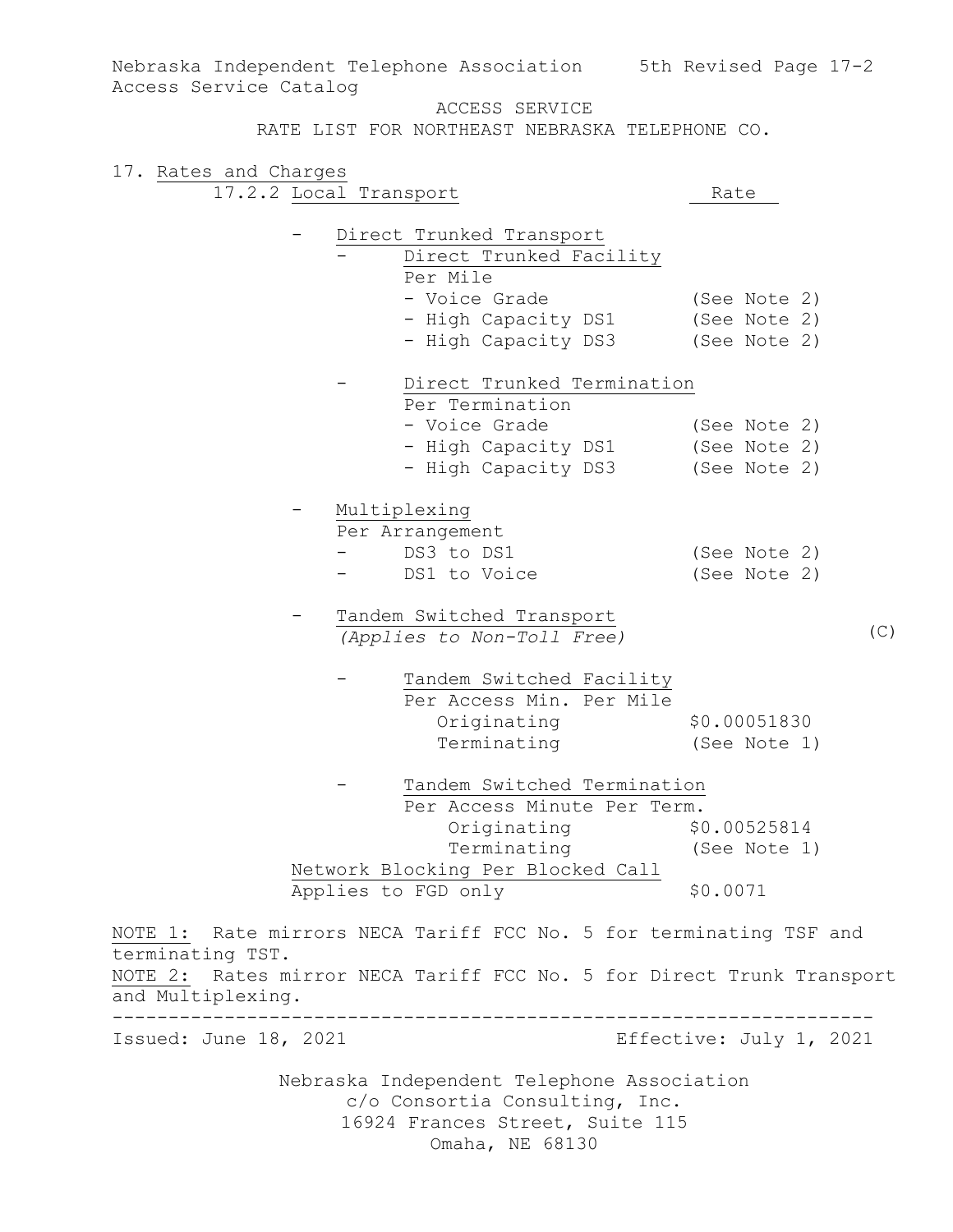### 17. Rates and Charges (Cont'd.)

- 17.2 Switched Access Service (Cont'd.)
	- 17.2.2 Local Transport (Cont'd.)
		- (A) Common Channel Signaling Network Connection\*

|                                        |           |                                                                     | Rate                             |       |
|----------------------------------------|-----------|---------------------------------------------------------------------|----------------------------------|-------|
|                                        | (1)       | Signaling Network Access Link                                       |                                  |       |
|                                        |           | - Signaling Mileage<br>Facility Per Mile                            | \$1.62                           |       |
|                                        |           | - Signaling Mileage Termination<br>per Termination                  | \$12.39                          |       |
|                                        |           |                                                                     |                                  | NRC** |
|                                        | (2)       | STP Port<br>- per Port                                              | \$731.00                         |       |
|                                        |           | (B) 800 Data Base Access Service Queries                            |                                  | (C)   |
|                                        | Per Query | - Basic<br>- Vertical Feature                                       | (See Note) (R)<br>(See Note) (R) |       |
|                                        |           | NOTE: Rate Mirrors NECA Tariff No. 5 for 800 Data Base Queries.     |                                  |       |
| F.C.C. No. 4, Wire Center Information. |           | *Available where technically feasible, as designated in NECA Tariff |                                  |       |
|                                        |           | **NRC is an abbreviation for nonrecurring charge.                   |                                  |       |
| Issued: June 18, 2021                  |           |                                                                     | Effective: July 1, 2021          |       |
|                                        |           | Nobracka Indonesdent Telephone Association                          |                                  |       |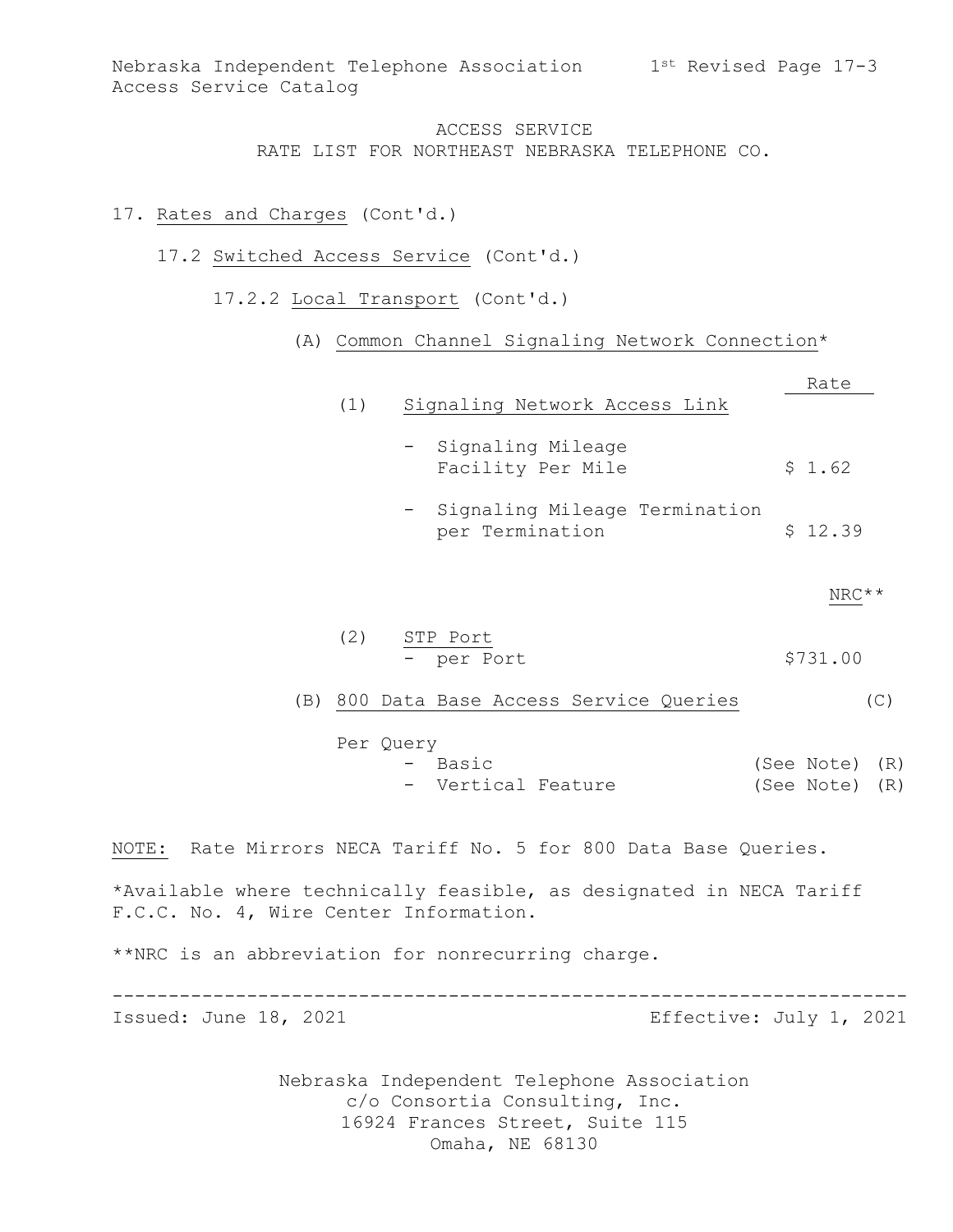| Nebraska Independent Telephone Association<br>Access Service Catalog                                               | $2nd$ Revised Page 17-4 |  |  |  |
|--------------------------------------------------------------------------------------------------------------------|-------------------------|--|--|--|
| ACCESS SERVICE                                                                                                     |                         |  |  |  |
| RATE LIST FOR NORTHEAST NEBRASKA TELEPHONE CO.                                                                     |                         |  |  |  |
| 17. Rates and Charges (Cont'd.)                                                                                    |                         |  |  |  |
| 17.2 Switched Access Service (Cont'd.)<br>17.2.3 End Office                                                        |                         |  |  |  |
| (A) Local Switching                                                                                                | Rate                    |  |  |  |
| Per Access Minute                                                                                                  |                         |  |  |  |
| (Applies to Non-Toll Free)                                                                                         | (C)                     |  |  |  |
| Originating                                                                                                        | \$0.03214875            |  |  |  |
| Terminating                                                                                                        | (See Note 1)            |  |  |  |
| (Applies to Toll Free Only)                                                                                        | (N)                     |  |  |  |
| Originating                                                                                                        | (See Note 2)            |  |  |  |
| Terminating                                                                                                        | (See Note 2)<br>(N)     |  |  |  |
| (B) Information Surcharge                                                                                          |                         |  |  |  |
| -Per 100 Access Minutes                                                                                            |                         |  |  |  |
| (Applies to Non-Toll Free)                                                                                         | (C)                     |  |  |  |
| Originating                                                                                                        | \$0.02162500            |  |  |  |
| Terminating                                                                                                        | (See Note 1)            |  |  |  |
| (Applies to Toll Free Only)                                                                                        | (N)                     |  |  |  |
| Originating                                                                                                        | (See Note 2)            |  |  |  |
| Terminating                                                                                                        | (See Note 2)<br>(N)     |  |  |  |
| 17.2.4 Reserved for future use.                                                                                    |                         |  |  |  |
| 17.2.5 Directory Assistance Service                                                                                | Rate                    |  |  |  |
| (A) Directory Assistance Service                                                                                   |                         |  |  |  |
| A Directory Assistance Service                                                                                     |                         |  |  |  |
| Charge applies for each call to                                                                                    |                         |  |  |  |
| Directory Assistance Service.<br>(B) Reserved for future use.                                                      | N/A                     |  |  |  |
|                                                                                                                    |                         |  |  |  |
| NOTE 1: Rate mirrors NECA Tariff FCC No. 5 for terminating Local                                                   |                         |  |  |  |
| Switching and terminating Information Surcharge.<br>NOTE 2: Rate mirrors NECA Tariff FCC No. 5 for Toll Free Local |                         |  |  |  |
| Switching and Toll free Information Surcharge.                                                                     |                         |  |  |  |
| Issued: June 18, 2021                                                                                              | Effective: July 1, 2021 |  |  |  |
|                                                                                                                    |                         |  |  |  |
| Nebraska Independent Telephone Association                                                                         |                         |  |  |  |
| c/o Consortia Consulting, Inc.                                                                                     |                         |  |  |  |
| 16924 Frances Street, Suite 115                                                                                    |                         |  |  |  |
| Omaha, NE 68130                                                                                                    |                         |  |  |  |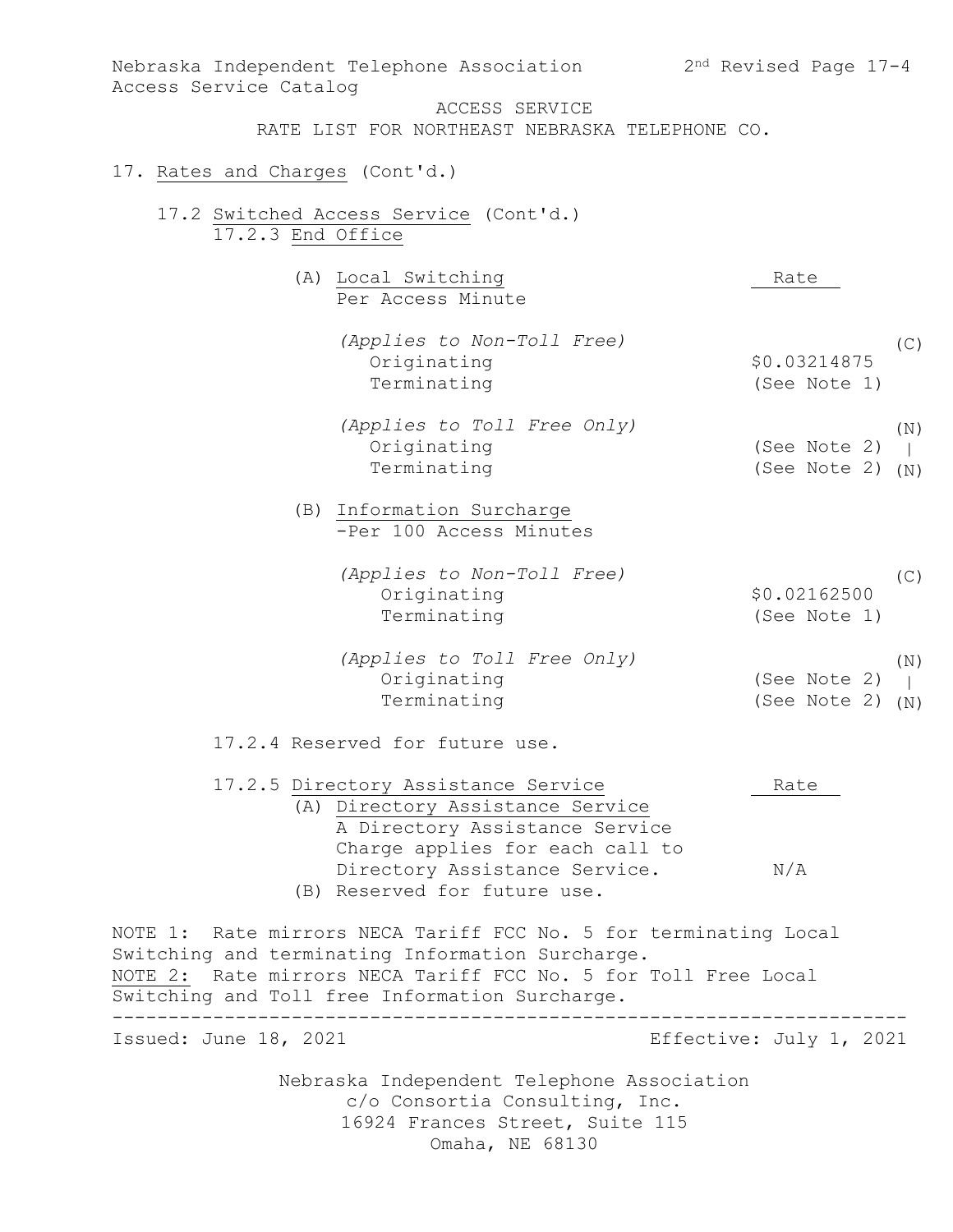### 17. Rates and Charges (Cont'd.)

### 17.2 Switched Access Service (Cont'd.)

- 17.2.5 Directory Assistance Service (Cont'd.)
	- (C) Credit Allowance for Uncompleted Rate DA Calls

In addition to the credit allowance for Directory Assistance Service Call as set forth in 9.4.8(A) of NECA TARIFF F.C.C. NO. 5, there is also a credit allowance for the Switched Access Service portion in the originating LATA of such DA call. The credit will be as set forth following:

- (1) Reserved for future use.
- (2) Credit per call when FGA or FGB Switched Access Service is billed using per minute rates  $N/A$
- (3) Credit per call when FGC or FGD Switched Access Service is billed using per minute  $N/A$ rates

17.2.7 Reserved for future use.

Issued: August 20, 1999 Effective: September 1, 1999

Nebraska Independent Telephone Association c/o Consortia Consulting, Inc. 16924 Frances Street, Suite 115 Omaha, NE 68130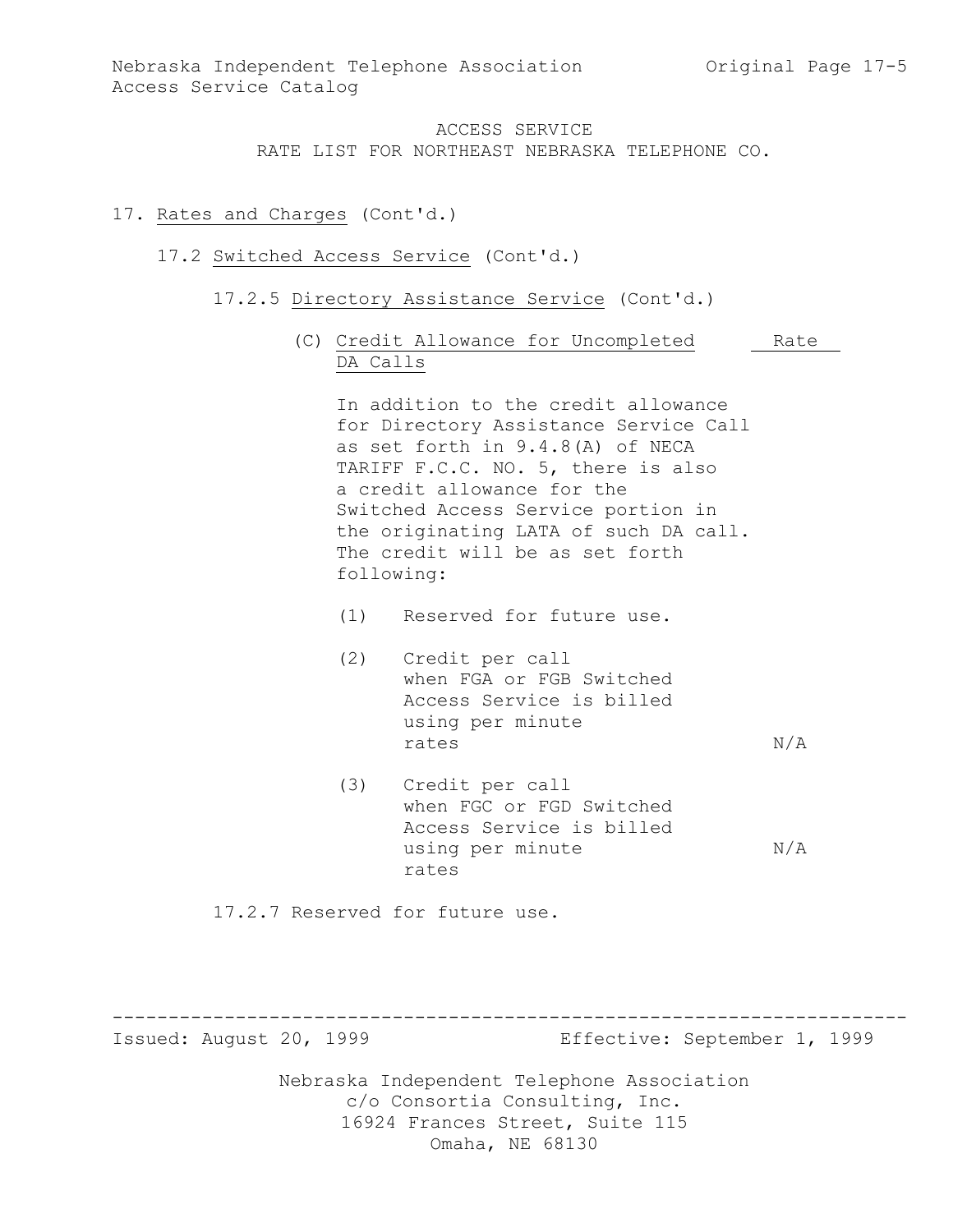Nebraska Independent Telephone Association and Original Page 17-6 Access Service Catalog

ACCESS SERVICE

RATE LIST FOR NORTHEAST NEBRASKA TELEPHONE CO.

#### 17. Rates and Charges (Cont'd.)

#### 17.3 Special Access Service

Nebraska Independent Telephone Association c/o Consortia Consulting, Inc. 16924 Frances Street, Suite 115 17.3.1 Reserved for future use. 17.3.2 Reserved for future use. 17.3.3 Reserved for future use. 17.3.4 Voice Grade Service Regulations for Voice Grade Service are set forth in NECA TARIFF F.C.C. NO. 5, Section 7.6. NRC\* Monthly 1st Each Add'l. (A) Channel Termination Rate Ckt. Ckt. Per Termination -Two-wire \$22.12 \$82.40 \$82.40 -Four-wire \$35.39 \$82.40 \$82.40 (B) Channel Mileage Monthly Rate (1) Channel Mileage Facility Per Mile  $$3.09$  (2) Channel Mileage Termination Per Termination \$26.61 (C) Optional Features and Functions (1) Bridging (a) Voice Bridging Per Port  $-Two-Wire$  \$ 4.03 -Four-Wire  $\qquad \qquad$  \$ 4.03 (b) Data Bridging Per Port  $-Two-Wire$   $$4.03$  $-Four-Wire$   $$4.03$ \*NRC is an abbreviation for nonrecurring charge ----------------------------------------------------------------------- Issued: August 20, 1999 Effective: September 1, 1999

Omaha, NE 68130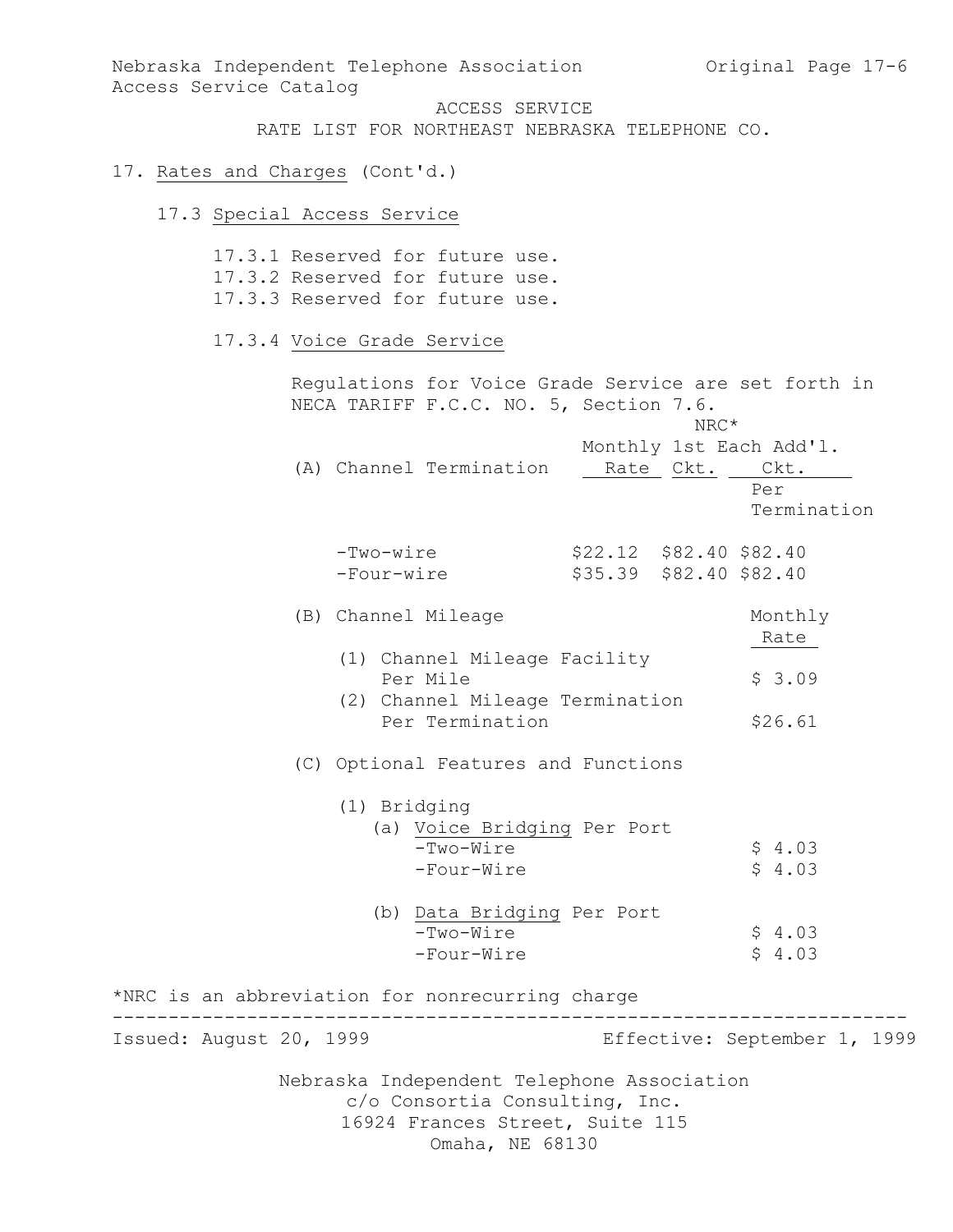- 17. Rates and Charges (Cont'd.)
	- 17.3 Special Access Service (Cont'd.)
		- 17.3.4 Voice Grade Service (Cont'd.)
			- (1) Bridging (Cont'd.)
				- (C) Optional Features and Functions (Cont'd.)

|                              |  | Monthly |
|------------------------------|--|---------|
|                              |  | Rate    |
|                              |  |         |
| (c) Reserved for future use. |  |         |
|                              |  |         |

- (d) Reserved for future use.
- (e) Telemetry and Alarm Bridging Active Bridging Channel Connections Per Channel Connected -Split Band \$8.49 -Summation \$1.45 Passive Bridging Channel Connections

Per Channel Connected \$0.21

Nebraska Independent Telephone Association c/o Consortia Consulting, Inc. ----------------------------------------------------------------------- Issued: August 20, 1999 Effective: September 1, 1999

16924 Frances Street, Suite 115 Omaha, NE 68130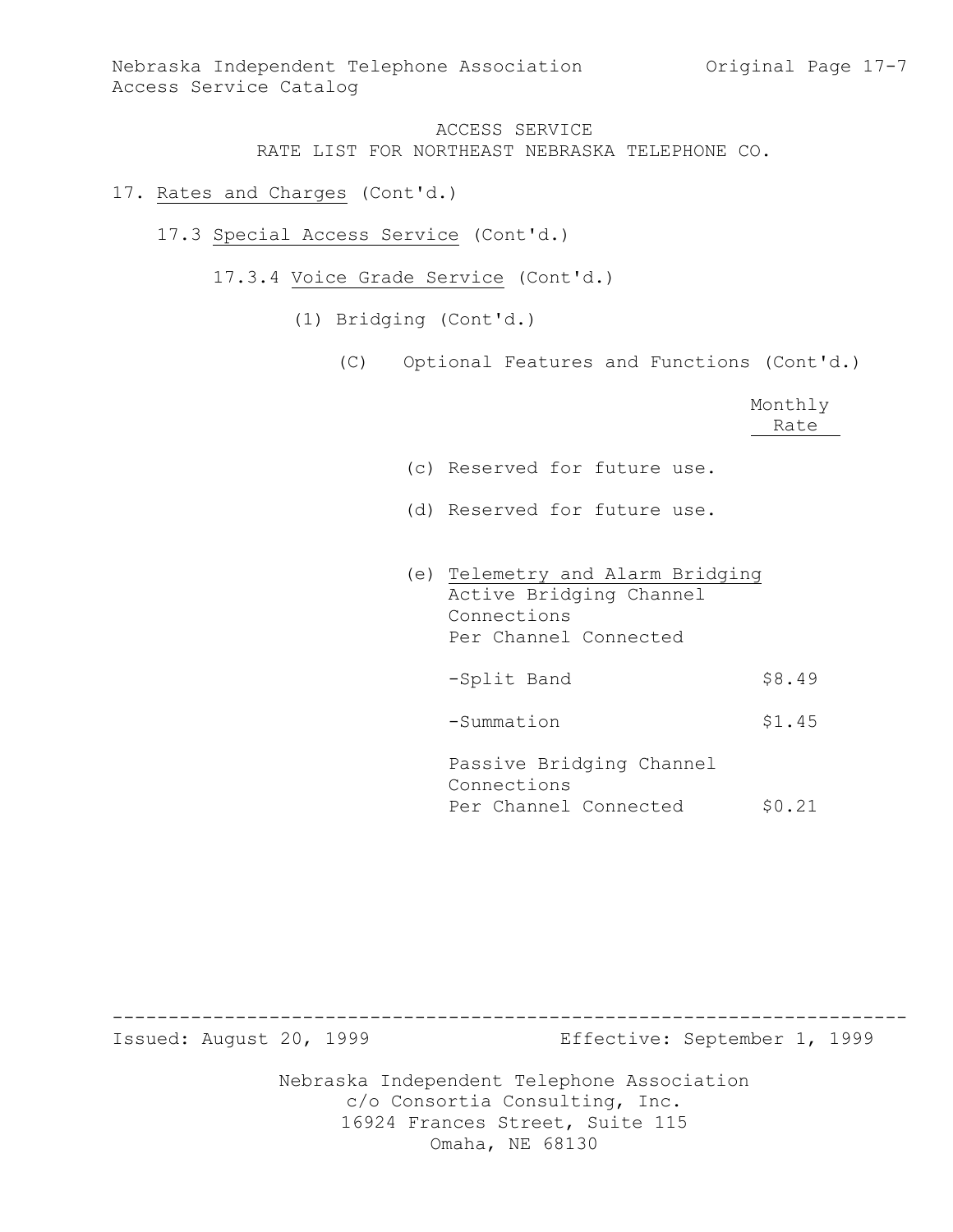- 17. Rates and Charges (Cont'd.)
	- 17.3 Special Access Service (Cont'd.)
		- 17.3.4 Voice Grade Service (Cont'd.)

|     | (C) Optional Features and<br>Functions (Cont'd.)             | Monthly<br>Rate  |
|-----|--------------------------------------------------------------|------------------|
| (2) | Conditioning Per Termination                                 |                  |
|     | - C-Type                                                     | \$6.01           |
|     | Data Capability                                              | \$1.34           |
| (3) | Improved Return Loss for<br>Transmission<br>Per Termination  |                  |
|     | - Two-Wire<br>- Four-Wire                                    | \$1.78<br>\$1.78 |
| (4) | Customer Specified Receive<br>Level Per Two-Wire Termination | \$0.00           |
| (5) | Reserved for future use.                                     |                  |
| (6) | Signaling Capability<br>Per Termination                      | \$13.87          |

Nebraska Independent Telephone Association c/o Consortia Consulting, Inc. 16924 Frances Street, Suite 115 Omaha, NE 68130 ----------------------------------------------------------------------- Issued: August 20, 1999 Effective: September 1, 1999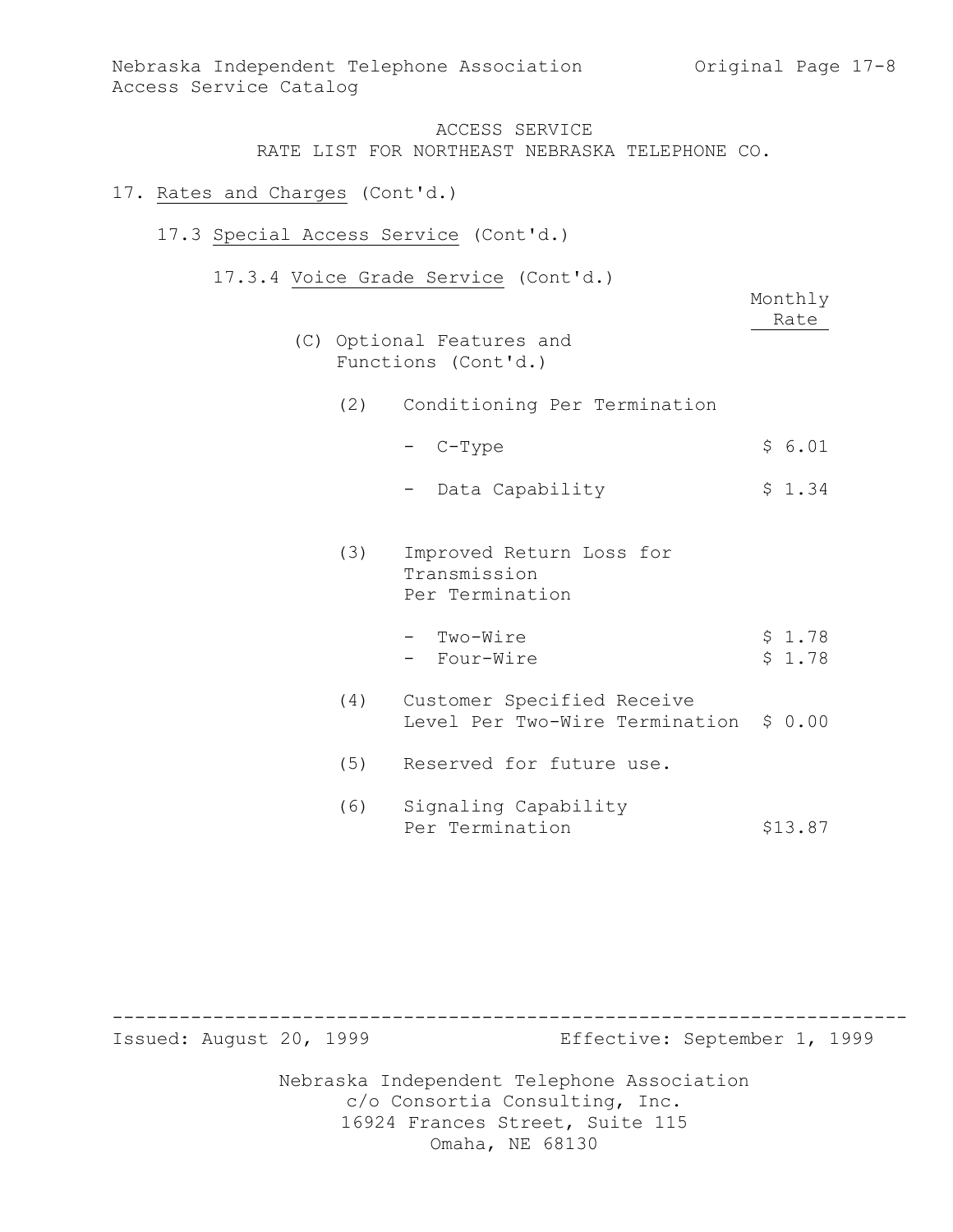- 17. Rates and Charges (Cont'd.)
	- 17.3 Special Access Service (Cont'd.)
		- 17.3.4 Voice Grade Service (Cont'd.)

Monthly Rate

- (C) Optional Features and Functions (Cont'd.)
	- (7) Selective Signaling Arrangement Per Arrangement \$14.83
	- (8) Transfer Arrangement (key activated or dial-up\*)
		- Per four port arrangement including control channel termination\*\* <br>\$ 3.17
		- Per five port arrangement including control channel termination\*\* <br>\$ 7.23
	- (9) Public Packet Switching Network (PPSN) Interface Arrangement Per Arrangement ICB

NOTE: ICB rates and charges shall be filed in 17.3.9. \*The dial-up option requires the customer to purchase the Controller Arrangement, which is described in NECA TARIFF F.C.C. NO. 5, Section 13.3.4. \*\*An additional Channel Termination charge will apply whenever a spare channel is configured as a leg to the customer designated premises. Additional channel mileage charges will also apply when the transfer arrangement is not located in the customer designated premises serving wire center.

----------------------------------------------------------------------- Issued: August 20, 1999 Effective: September 1, 1999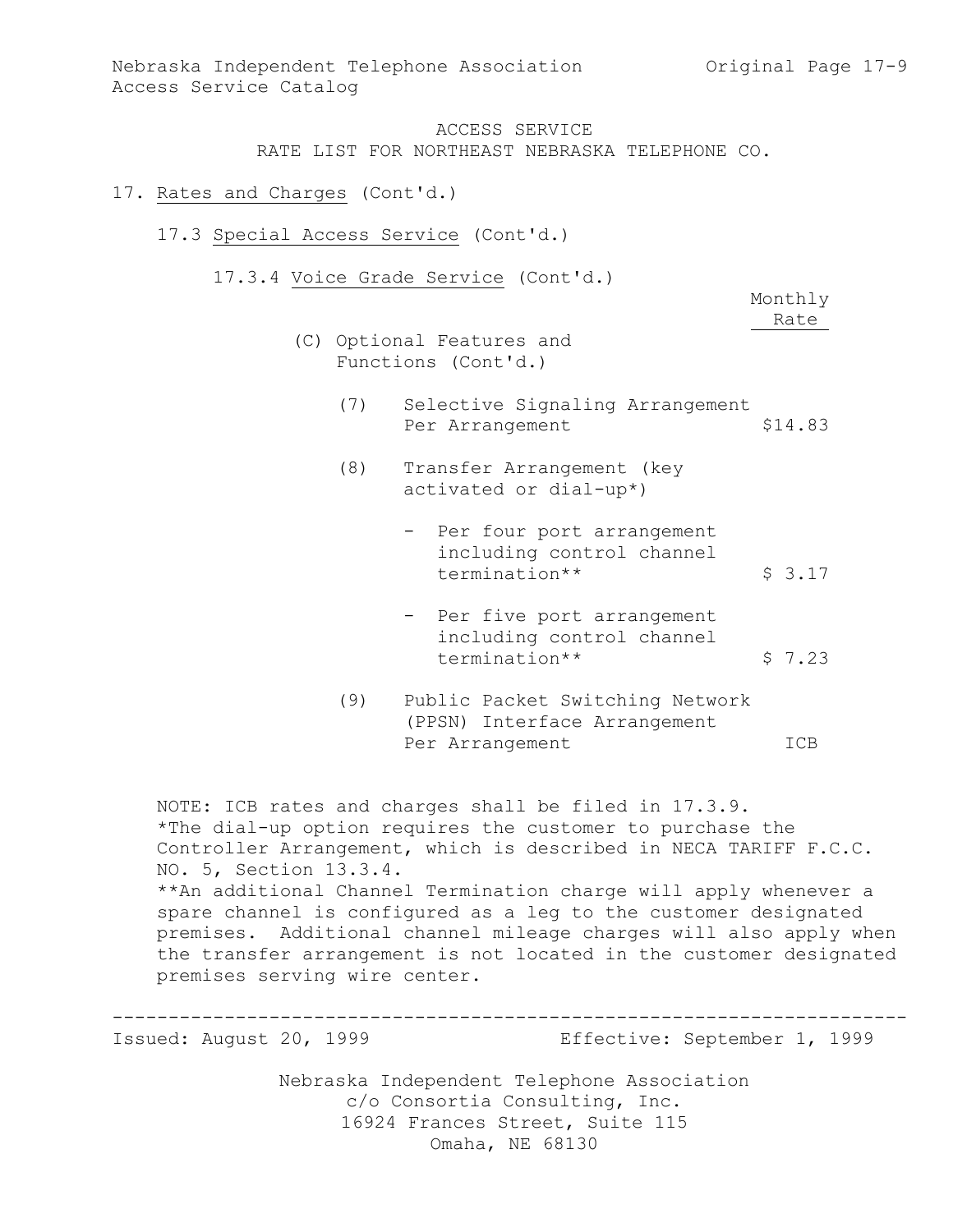- 17. Rates and Charges (Cont'd.)
	- 17.3 Special Access Service (Cont'd.)
		- 17.3.5 Reserved for future use.
		- 17.3.6 Reserved for future use.

Issued: August 20, 1999 Effective: September 1, 1999

Nebraska Independent Telephone Association c/o Consortia Consulting, Inc. 16924 Frances Street, Suite 115 Omaha, NE 68130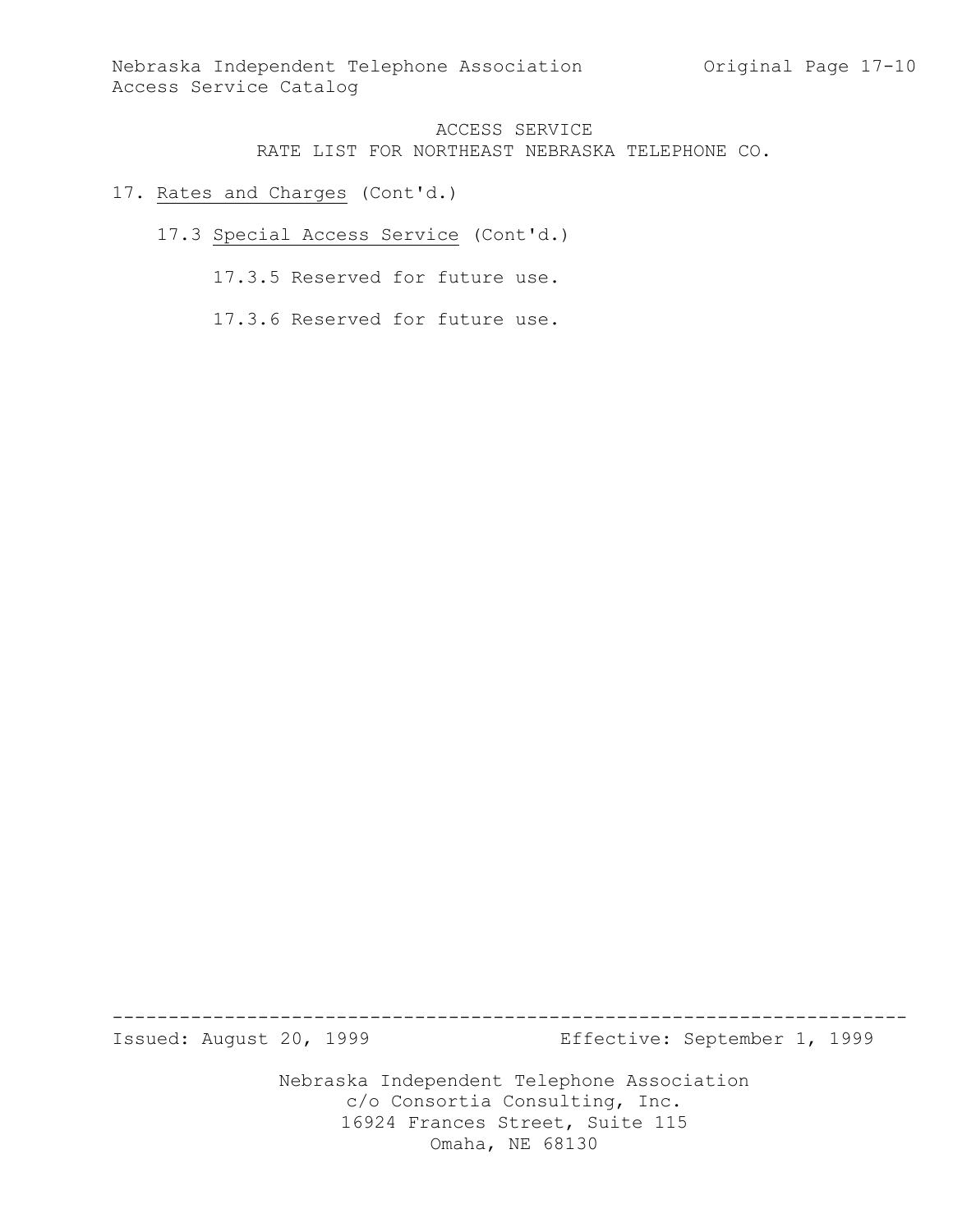Nebraska Independent Telephone Association c/o Consortia Consulting, Inc. 16924 Frances Street, Suite 115 Omaha, NE 68130 Nebraska Independent Telephone Association Original Page 17-11 Access Service Catalog ACCESS SERVICE RATE LIST FOR NORTHEAST NEBRASKA TELEPHONE CO. 17. Rates and Charges (Cont'd.) 17.3 Special Access Service (Cont'd.) 17.3.7 Digital Data Service Regulations concerning Digital Data Service are set forth in NECA TARIFF F.C.C. NO. 5, Section 7.9. Monthly Nonrecurring Charges Rate 1st Ckt. Each Add'l (A) Channel Termination Per Termination - 2.4 kbps \$51.00 \$210.00 \$210.00 - 4.8 kbps 51.00 210.00 210.00 - 9.6 kbps 51.00 210.00 210.00 - 56.0 kbps 51.00 210.00 210.00 - 64.0 kbps 51.00 210.00 210.00 (B) Channel Mileage (1) Channel Mileage Facility Per Mile - 2.4 kbps \$ 1.53 - 4.8 kbps 1.53 - 9.6 kbps 1.53 - 56.0 kbps 1.53 - 64.0 kbps 1.53 (2) Channel Mileage Termination Per Termination - 2.4 kbps \$11.75 - 4.8 kbps 11.75 - 9.6 kbps 11.75 - 56.0 kbps 11.75 - 64.0 kbps 11.75 Monthly (C) Optional Features and Functions Rate (1) Bridging Per Port \$26.00 ----------------------------------------------------------------------- Issued: August 20, 1999 Effective: September 1, 1999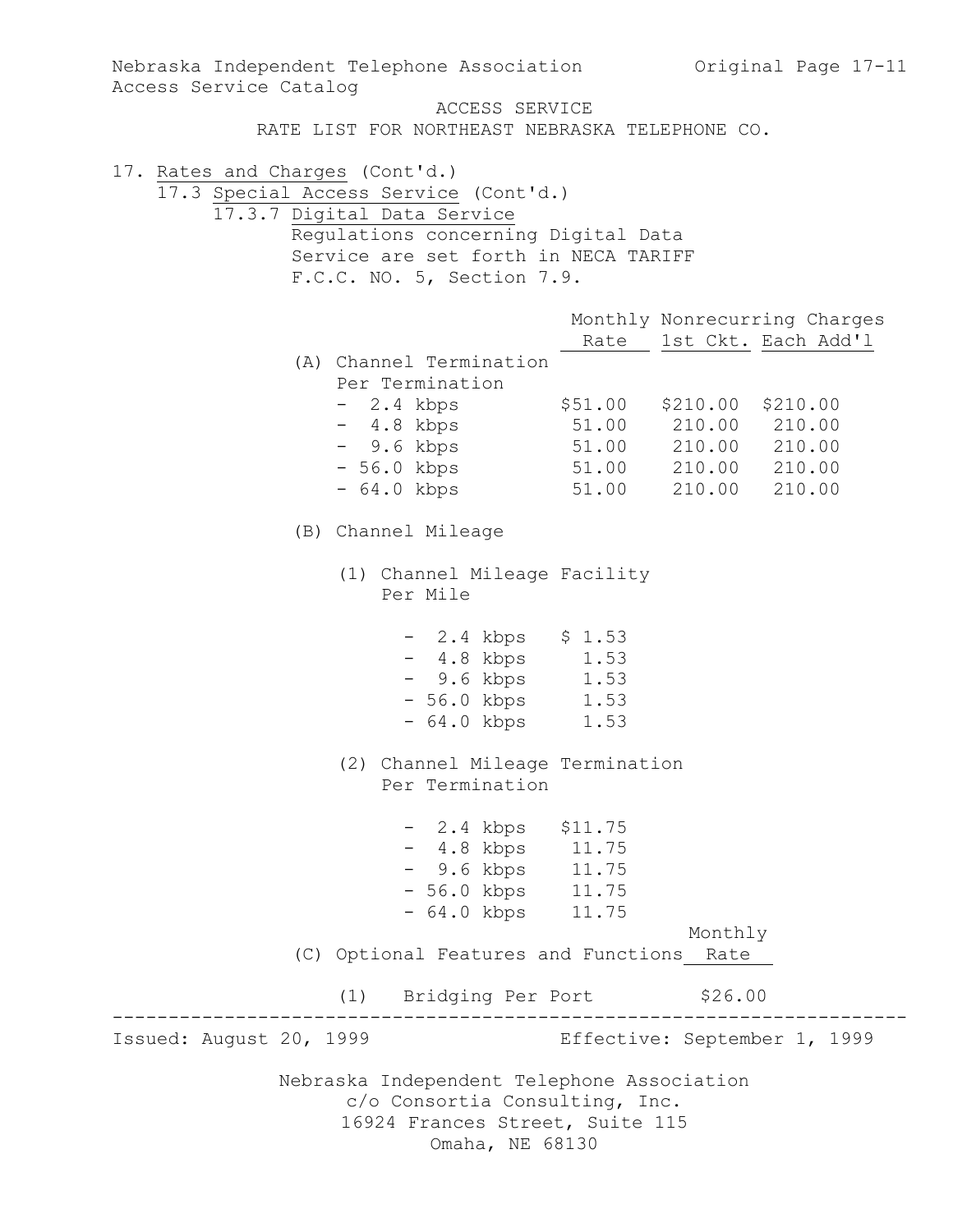- 17. Rates and Charges (Cont'd.)
	- 17.3 Special Access Service (Cont'd.)
		- 17.3.7 Digital Data Service (Cont'd.)

Monthly

- (C) Optional Features and Functions Rate (Cont'd.)
	- (2) Loop Transfer Arrangement Per Four Key Arrangement\* N/A
	- (3) Public Packet Switching Network Interface Arrangement
		- Per 9.6 kbps arrangement ICB - Per 56.0 kbps arrangement ICB

| (D) Term Discounts |           |                             | Percentage |
|--------------------|-----------|-----------------------------|------------|
|                    |           | 56.0 and 64.0 Kbps Services |            |
|                    | 36 months |                             | 10%        |
|                    | 60 months |                             | 20%        |

\* An additional Channel Termination charge will apply whenever a spare channel is configured as a leg to the customer designated premises. Additional Channel Mileage charges will also apply when the transfer arrangement is not located in the customer designated premises serving wire center.

ICB rates and charges are filed in 17.3.9 following.

-----------------------------------------------------------------------

Issued: August 20, 1999 Effective: September 1, 1999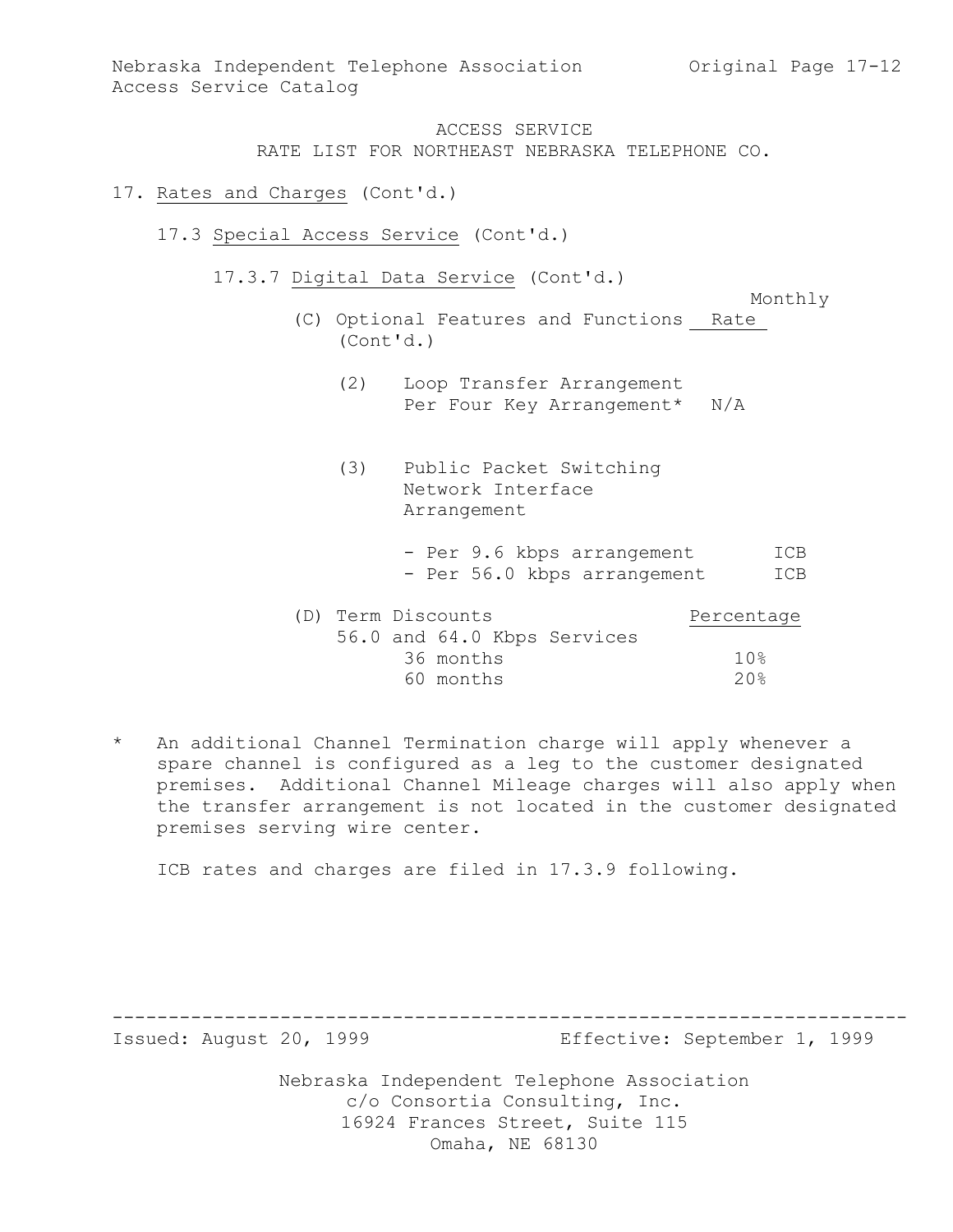Nebraska Independent Telephone Association c/o Consortia Consulting, Inc. 16924 Frances Street, Suite 115 Omaha, NE 68130 Nebraska Independent Telephone Association Original Page 17-13 Access Service Catalog ACCESS SERVICE RATE LIST FOR NORTHEAST NEBRASKA TELEPHONE CO. 17. Rates and Charges (Cont'd.) 17.3 Special Access Service (Cont'd.) 17.3.8 High Capacity Service Regulations concerning High Capacity Service are set forth in 7.10 of NECA TARIFF F.C.C. NO. 5. Monthly Nonrecurring Charges Rate 1st Ckt. Each Add'1 (A) Channel Termination Per Termination - DS1 1.544 Mbps \$180.12 \$866.05 \$866.05 - DS1C 3.152 Mbps ICB ICB ICB - DS2 6.312 Mbps ICB ICB ICB - Capacity of 1 DS3 44.736 Mbps Interface Per DS3 Channel Installed \$1434.00 \$420.22 \$420.22 - Capacity of 3 DS3 44.736 Mbps Interface Per DS3 Channel Interface \$1935.00 \$420.22 \$420.22 -Per DS3 189.00 - Capacity of 6 DS3 44.736 Mbps Interface Per DS3 Channel Interface \$3315.00 \$420.22 \$420.22 -Per DS3 143.00 - Capacity of 12 DS3 44.736 Mbps Interface Per DS3 Channel Interface \$4597.00 \$420.22 \$420.22 -Per DS3 143.00 - DS4 274.176 Mbps ICB ICB ICB ICB rates and charges are filed in 17.3.9 following. ----------------------------------------------------------------------- Issued: August 20, 1999 Effective: September 1, 1999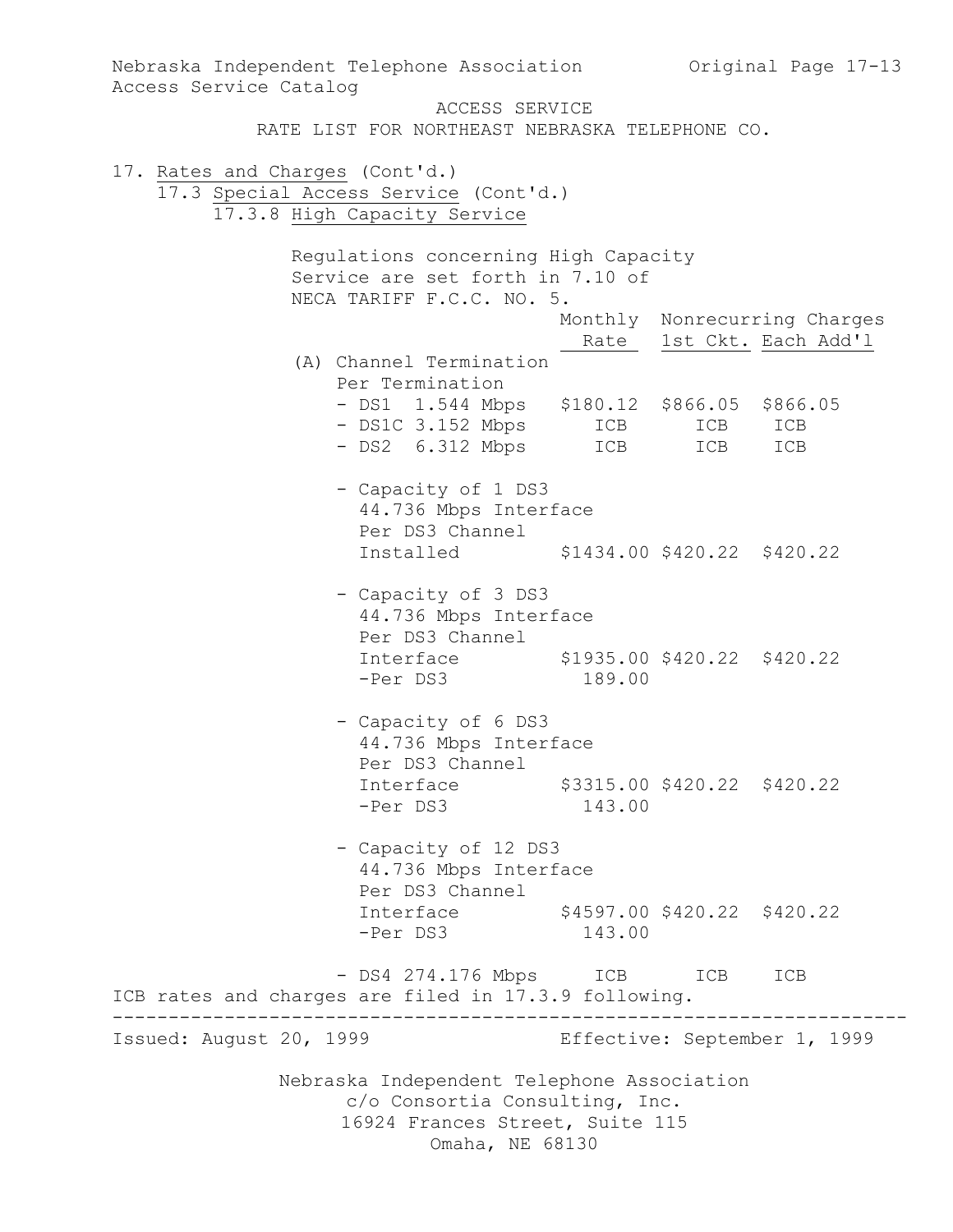Nebraska Independent Telephone Association c/o Consortia Consulting, Inc. 16924 Frances Street, Suite 115 Omaha, NE 68130 Nebraska Independent Telephone Association Original Page 17-14 Access Service Catalog ACCESS SERVICE RATE LIST FOR NORTHEAST NEBRASKA TELEPHONE CO. 17. Rates and Charges (Cont'd.) 17.3 Special Access Service (Cont'd.) 17.3.8 High Capacity Service (Cont'd.) (B) Channel Mileage Monthly (1) Channel Mileage Facility Rate Per Mile  $- 1.544$  Mbps  $\frac{1}{2}$  \$ 32.71 - 3.152 Mbps ICB - 6.312 Mbps ICB - 44.736 Mbps \$120.00 - 274.176 Mbps ICB (2) Channel Mileage Termination Per Termination - 1.544 Mbps \$149.90<br>- 3.152 Mbps ICB - 3.152 Mbps ICB - 6.312 Mbps ICB - 44.736 Mbps \$524.00 - 274.176 Mbps ICB (C) Term Discounts Percentage DS1 and DS3 Services 36 months 10% 60 months 20% (D) Optional Features and Functions Monthly Rate (1) Multiplexing, per arrangement DS4 to DS1 ICB DS3 to DS1 \$291.00<br>DS2 to DS1 ICB ICB  $DS2$  to  $DS1$ DS1C to DS1 ICB DS1 to Voice \*\* \$350.00 \*\* A channel of this DS1 to the Hub can be used for Digital Data Service. ----------------------------------------------------------------------- Issued: August 20, 1999 Effective: September 1, 1999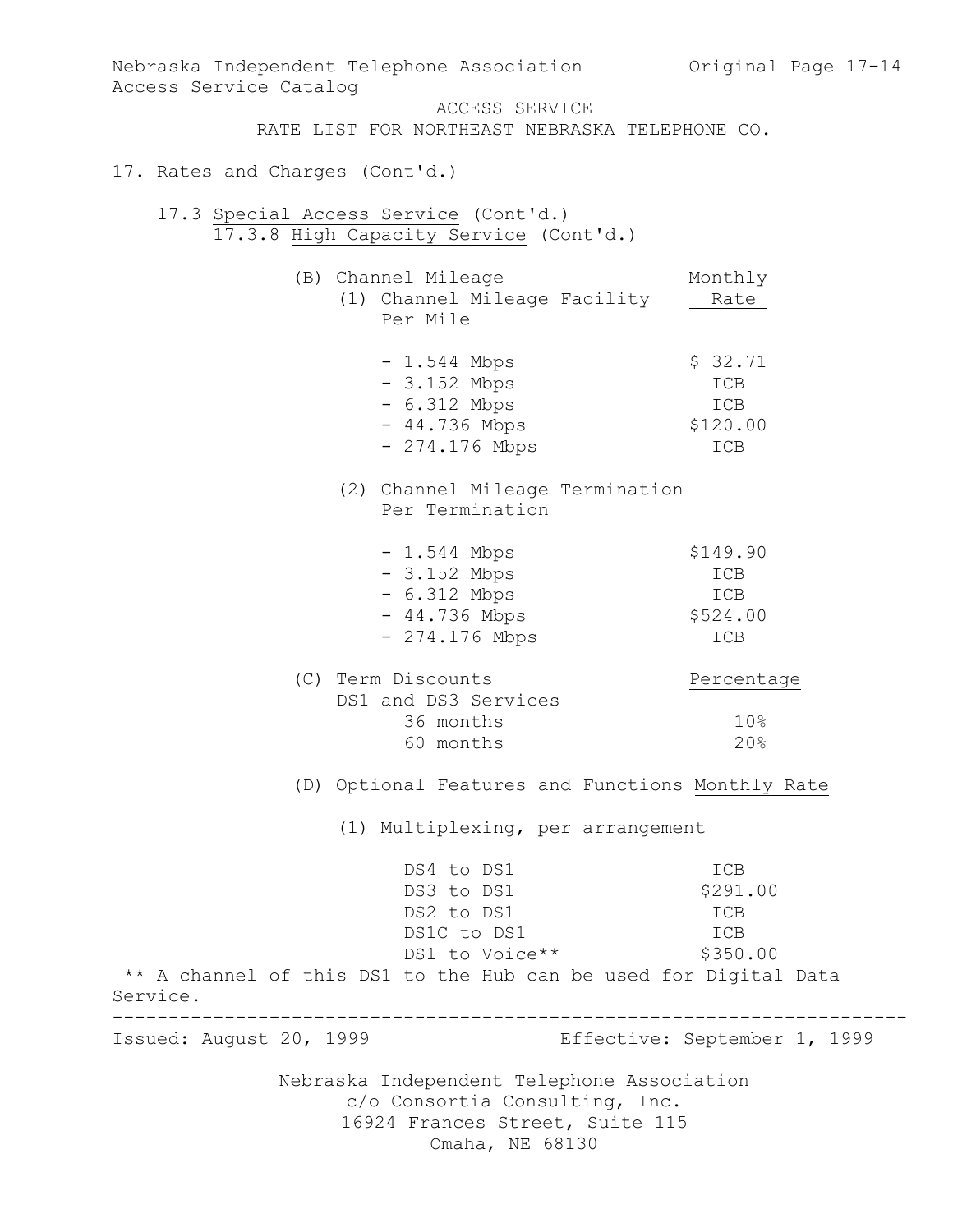Nebraska Independent Telephone Association c/o Consortia Consulting, Inc. 16924 Frances Street, Suite 115 Nebraska Independent Telephone Association Original Page 17-15 Access Service Catalog ACCESS SERVICE RATE LIST FOR NORTHEAST NEBRASKA TELEPHONE CO. 17. Rates and Charges (Cont'd.) 17.3 Special Access Service (Cont'd.) 17.3.8 High Capacity Service (Cont'd.) (D) Optional Features and Functions Monthly Rate (Cont'd.) (1) Multiplexing, per arrangement (Cont'd.) DS1 to DS0 \$350.00 DS0 to Subrates -Up to 20 2.4 kbps services -Up to 10 4.8 kbps services -Up to 5 9.6 kbps services (2) Automatic Loop Transfer Per Arrangement\* \$330.00 (3) Transfer Arrangement (key activated or dial-up\*\*) Per four port arrangement including control channel termination\*\*\* N/A (E) Reserved for future use. (F) Clear Channel Capability - Per 1.544 Mbps transmission path Mone \* An additional Channel Termination charge will apply whenever the spare line is provided as a leg to the customer designated premises (CDP). \*\* The dial-up option requires the customer to purchase the Controller Arrangement from 13.3.4, as described in NECA TARIFF F.C.C. NO. 5. \*\*\* An additional Channel Termination charge will apply whenever a spare channel is configured as a leg to the CDP. Additional channel mileage charges will also apply when the transfer arrangement is not located in the CDP serving wire center. ----------------------------------------------------------------------- Issued: August 20, 1999 Effective: September 1, 1999

Omaha, NE 68130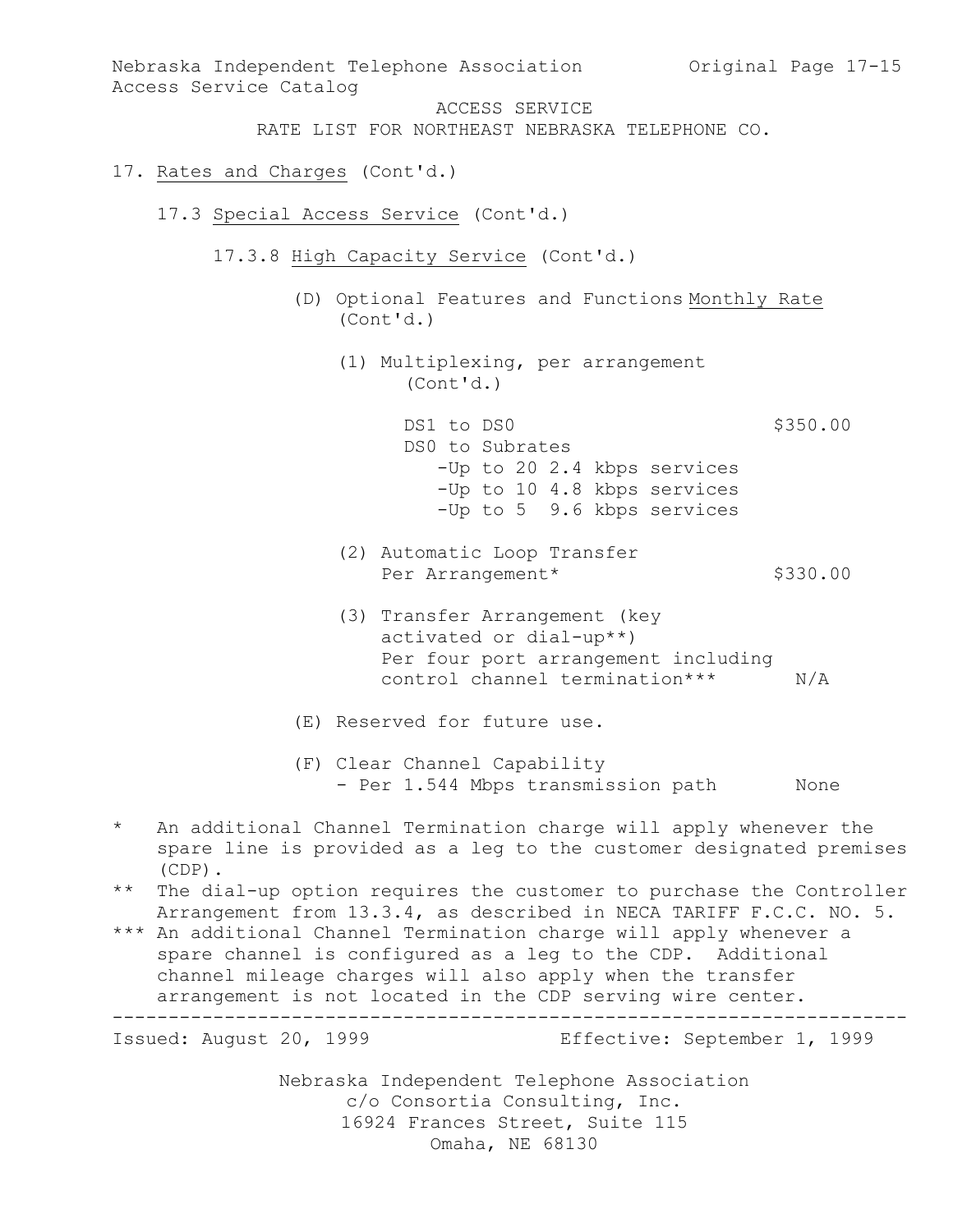- 17. Rates and Charges (Cont'd.)
	- 17.3 Special Access Service (Cont'd.)
		- 17.3.9 Individual Case Filings

Reserved for future use.

Issued: August 20, 1999 Effective: September 1, 1999

Nebraska Independent Telephone Association c/o Consortia Consulting, Inc. 16924 Frances Street, Suite 115 Omaha, NE 68130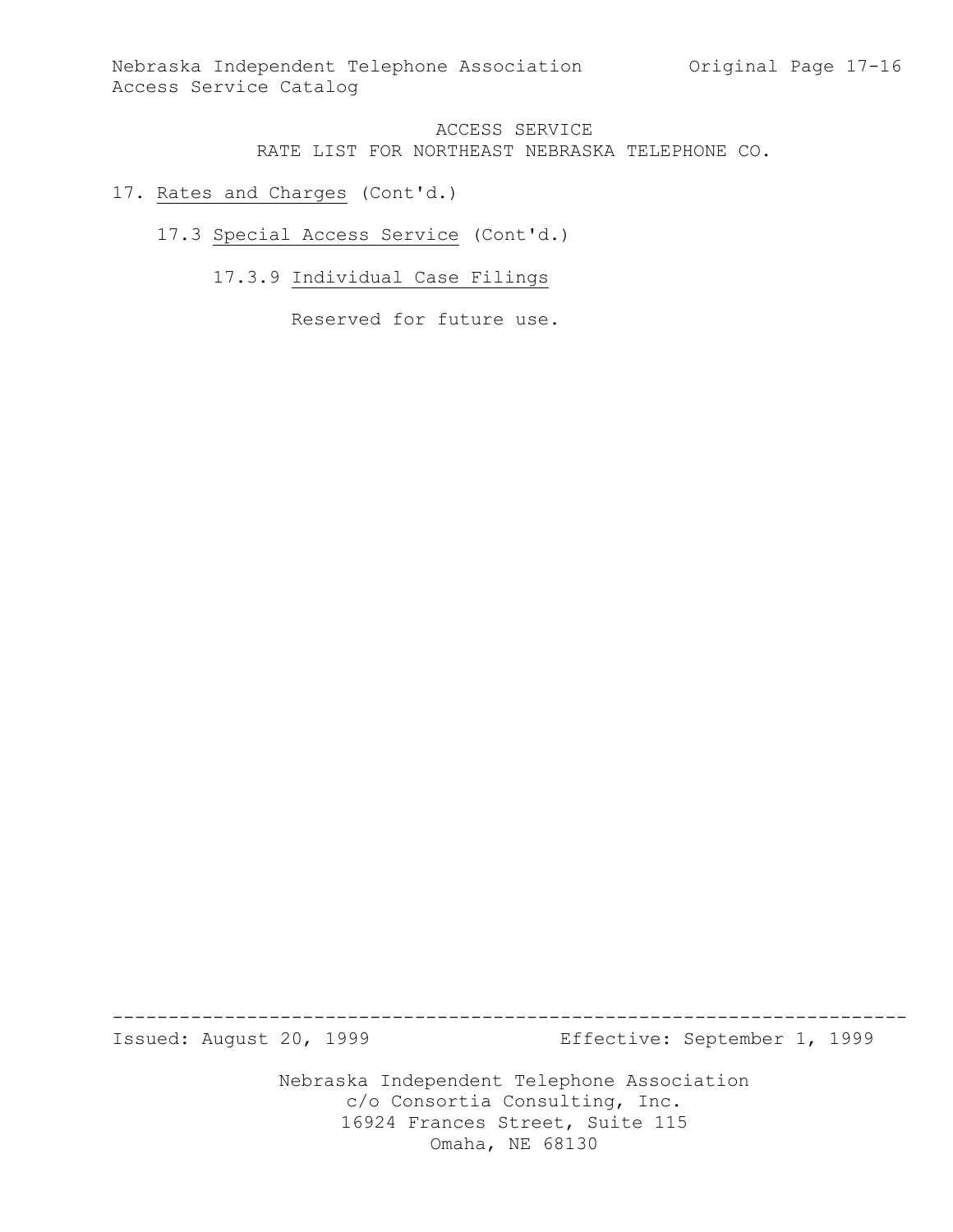- 17. Rates and Charges (Cont'd.)
	- 17.3 Special Access Service (Cont'd.)
		- 17.3.10 Optional Rate Plan Availability

The Term Discount Plan, as described in Section 7.2.8, is available where billing capability exists.

17.3.11 Reserved for future use.

Issued: August 20, 1999 Effective: September 1, 1999

Nebraska Independent Telephone Association c/o Consortia Consulting, Inc. 16924 Frances Street, Suite 115 Omaha, NE 68130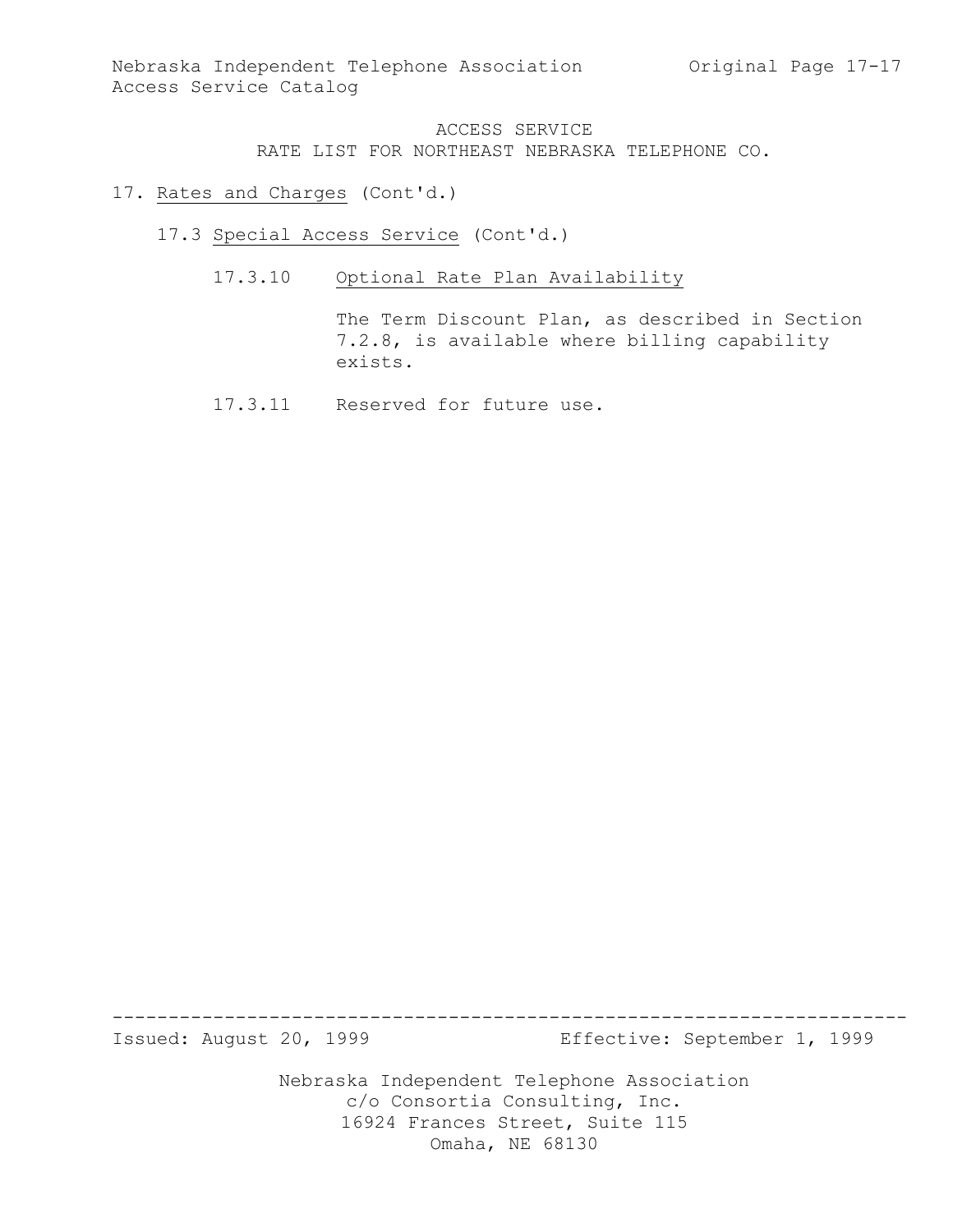Nebraska Independent Telephone Association Original Page 17-18 Access Service Catalog

ACCESS SERVICE

RATE LIST FOR NORTHEAST NEBRASKA TELEPHONE CO.

#### 17. Rates and Charges (Cont'd.)

17.4 Other Services 17.4.1 Access Ordering

Charge

- (A) Access Order Charge Per Order  $$104.00$
- (B) Service Date Change Charge

A Service Date Change Charge will apply, on a per order per occurrence basis, for each service date changed. The Access Order Charge as specified in 17.4.1(A) preceding does not apply.

-Service Date Change Charge Per Order \$ 35.76

- (C) Design Change Charge The Design Change Charge will apply on a per order per occurrence basis, for each order requiring design change.
	- -Design Change Charge Per Order \$ 56.90
- (D) Miscellaneous Service Order Charge Per Occurrence \$ 28.62

#### 17.4.2 Additional Engineering

Each Half Hour or Fraction Additional Engineering Periods Thereof

(A) Basic Time per engineer, normally scheduled working hours \$18.20

-----------------------------------------------------------------------

Issued: August 20, 1999 Effective: September 1, 1999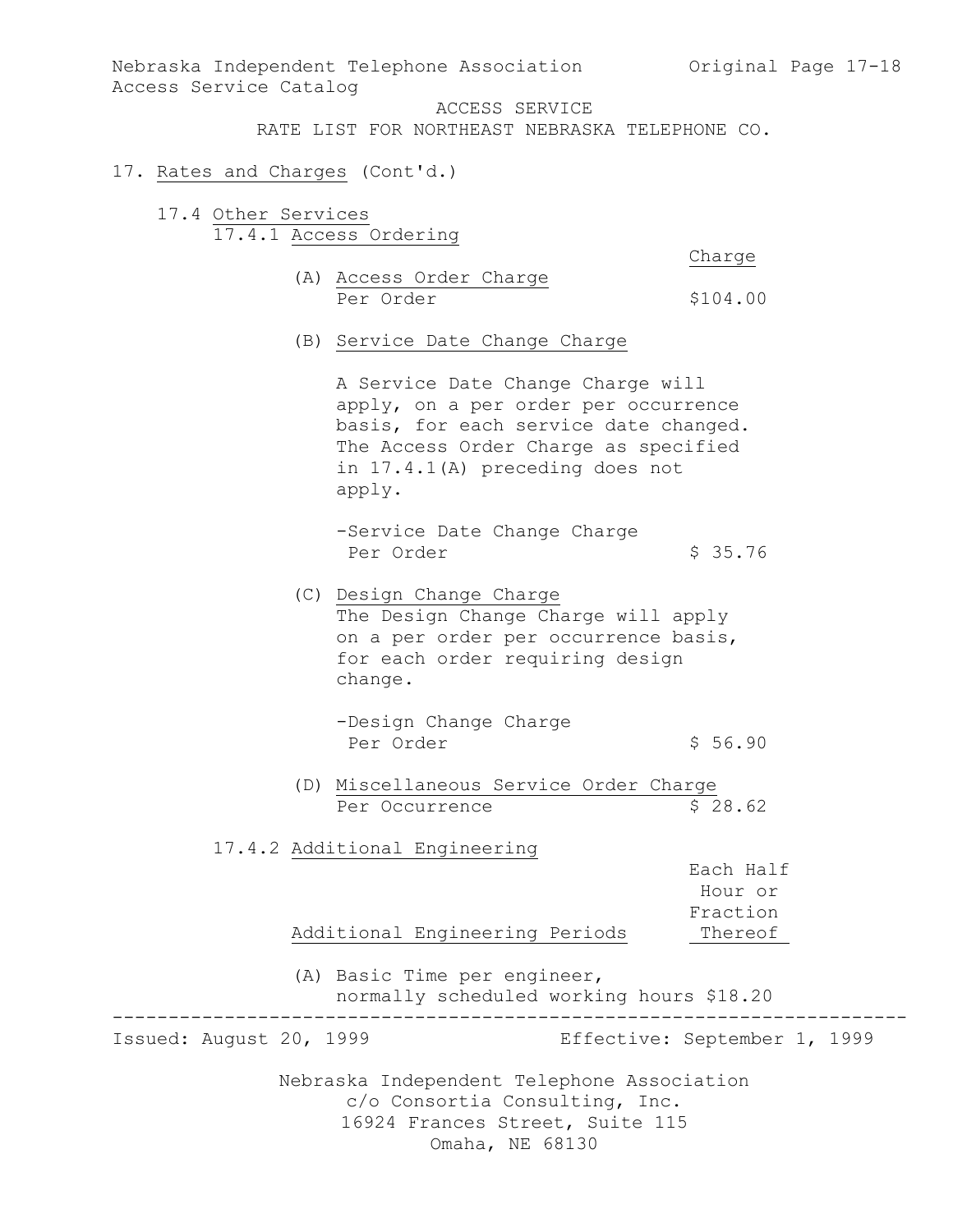| Nebraska Independent Telephone Association Original Page 17-19<br>Access Service Catalog                                                                                      |                                       |
|-------------------------------------------------------------------------------------------------------------------------------------------------------------------------------|---------------------------------------|
| ACCESS SERVICE<br>RATE LIST FOR NORTHEAST NEBRASKA TELEPHONE CO.                                                                                                              |                                       |
| 17. Rates and Charges (Cont'd.)<br>17.4 Other Services (Cont'd.)                                                                                                              |                                       |
| 17.4.2 Additional Engineering (Cont'd.)<br>Additional Engineering Periods<br>(Cont'd.)                                                                                        | Each Half Hour or<br>Fraction Thereof |
| (B) Overtime per engineer, outside<br>of normally scheduled working<br>hours<br>(C) Premium Time, outside of<br>scheduled work day, per<br>engineer                           | \$27.30<br>\$27.30                    |
| 17.4.3 Additional Labor<br>Additional Labor Periods                                                                                                                           |                                       |
| (A) Installation or Repair<br>- Overtime, outside of normally<br>scheduled working hours on a<br>scheduled workday<br>Per Technician*<br>- Premium Time, outside of           | \$23.24                               |
| scheduled work day<br>Per Technician*                                                                                                                                         | \$31.34                               |
| (B) Stand by                                                                                                                                                                  |                                       |
| - Basic time, normally scheduled<br>working hours                                                                                                                             |                                       |
| Per Technician                                                                                                                                                                | \$16.20                               |
| - Overtime, outside of normally<br>scheduled working hours on a<br>scheduled work day                                                                                         |                                       |
| Per Technician*                                                                                                                                                               | \$24.30                               |
| $\star$<br>A call out of a Telephone Company employee at a time not<br>consecutive with the employee's scheduled work period is subject to<br>a minimum charge of four hours. |                                       |
| Issued: August 20, 1999                                                                                                                                                       | Effective: September 1, 1999          |
| Nebraska Independent Telephone Association<br>c/o Consortia Consulting, Inc.<br>16924 Frances Street, Suite 115<br>Omaha, NE 68130                                            |                                       |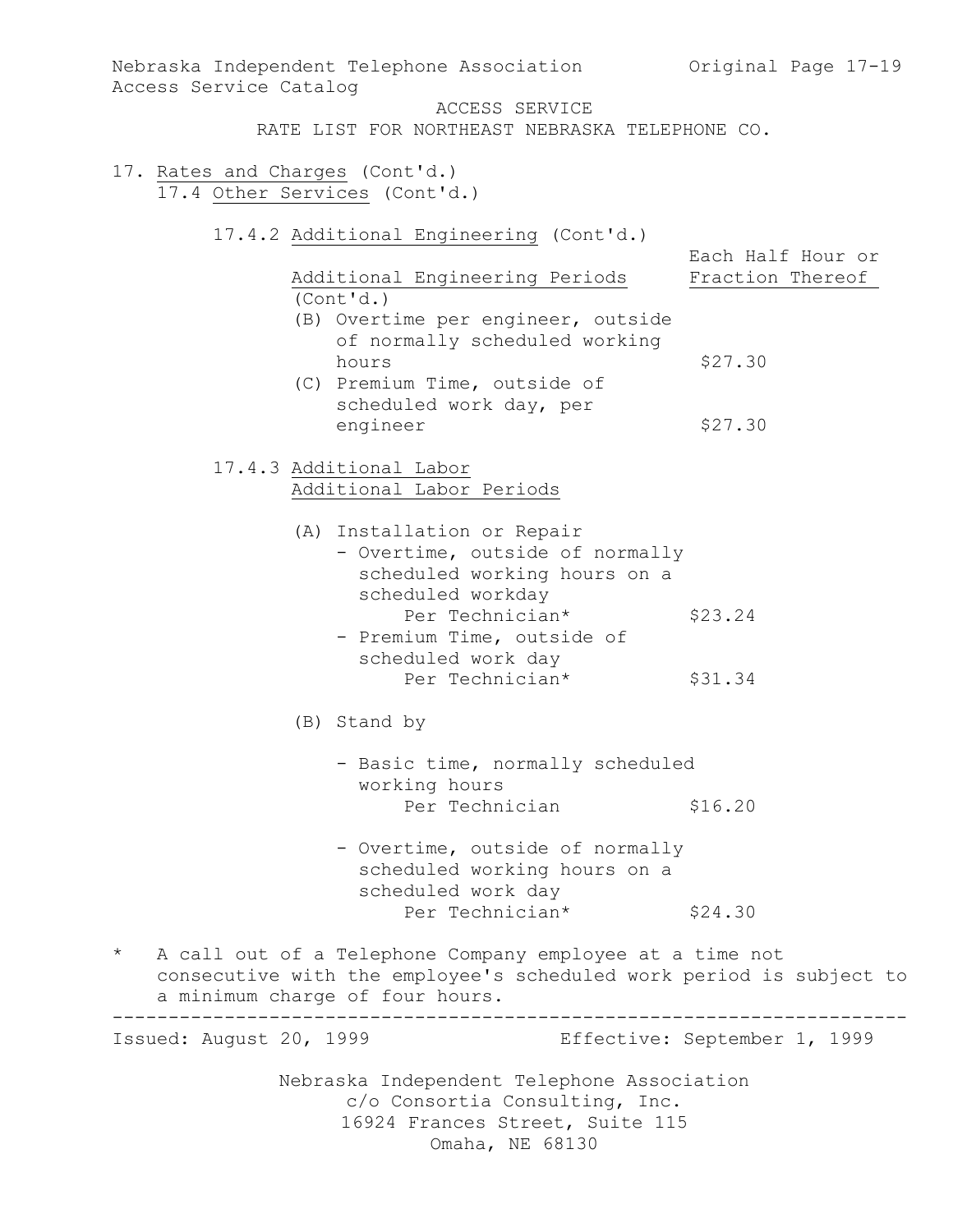| Nebraska Independent Telephone Association<br>Access Service Catalog                                                                                                                                                                                   | Original Page 17-20                                                                                             |                            |
|--------------------------------------------------------------------------------------------------------------------------------------------------------------------------------------------------------------------------------------------------------|-----------------------------------------------------------------------------------------------------------------|----------------------------|
| ACCESS SERVICE                                                                                                                                                                                                                                         |                                                                                                                 |                            |
| RATE LIST FOR NORTHEAST NEBRASKA TELEPHONE CO.                                                                                                                                                                                                         |                                                                                                                 |                            |
| 17. Rates and Charges (Cont'd.)<br>17.4 Other Services (Cont'd.)                                                                                                                                                                                       |                                                                                                                 |                            |
| 17.4.3 Additional Labor (Cont'd.)<br>Additional Labor Periods (Cont'd.)<br>(B) Stand by (Cont'd.)<br>- Premium Time, outside of<br>scheduled work day<br>Per Technician*                                                                               | Each Half<br>Hour or<br>Fraction<br>Thereof<br>\$32.41<br>Each Half Hour or<br>Fraction Thereof<br>Installation | Central<br>Office<br>Main- |
|                                                                                                                                                                                                                                                        | and Repair<br>Technician                                                                                        | tenance<br>Tech.           |
| (C) Testing and Maintenance with<br>other Telephone Companies, or<br>Other Labor                                                                                                                                                                       |                                                                                                                 |                            |
| - Basic Time per technician,<br>normally scheduled working<br>hours                                                                                                                                                                                    | \$16.20                                                                                                         | \$16.31                    |
| - Overtime per technician<br>outside of normally<br>scheduled working hours on<br>a work day*                                                                                                                                                          | \$24.30                                                                                                         | \$24.47                    |
| - Premium Time per technician,<br>outside of scheduled work<br>$day*$<br>$\star$<br>A call out of a Telephone Company employee at a time not<br>consecutive with the employee's scheduled work period is subject to<br>a minimum charge of four hours. | \$32.41                                                                                                         | \$32.62                    |
| Effective: September 1, 1999<br>Issued: August 20, 1999                                                                                                                                                                                                |                                                                                                                 |                            |
| Nebraska Independent Telephone Association<br>c/o Consortia Consulting, Inc.<br>16924 Frances Street, Suite 115<br>Omaha, NE 68130                                                                                                                     |                                                                                                                 |                            |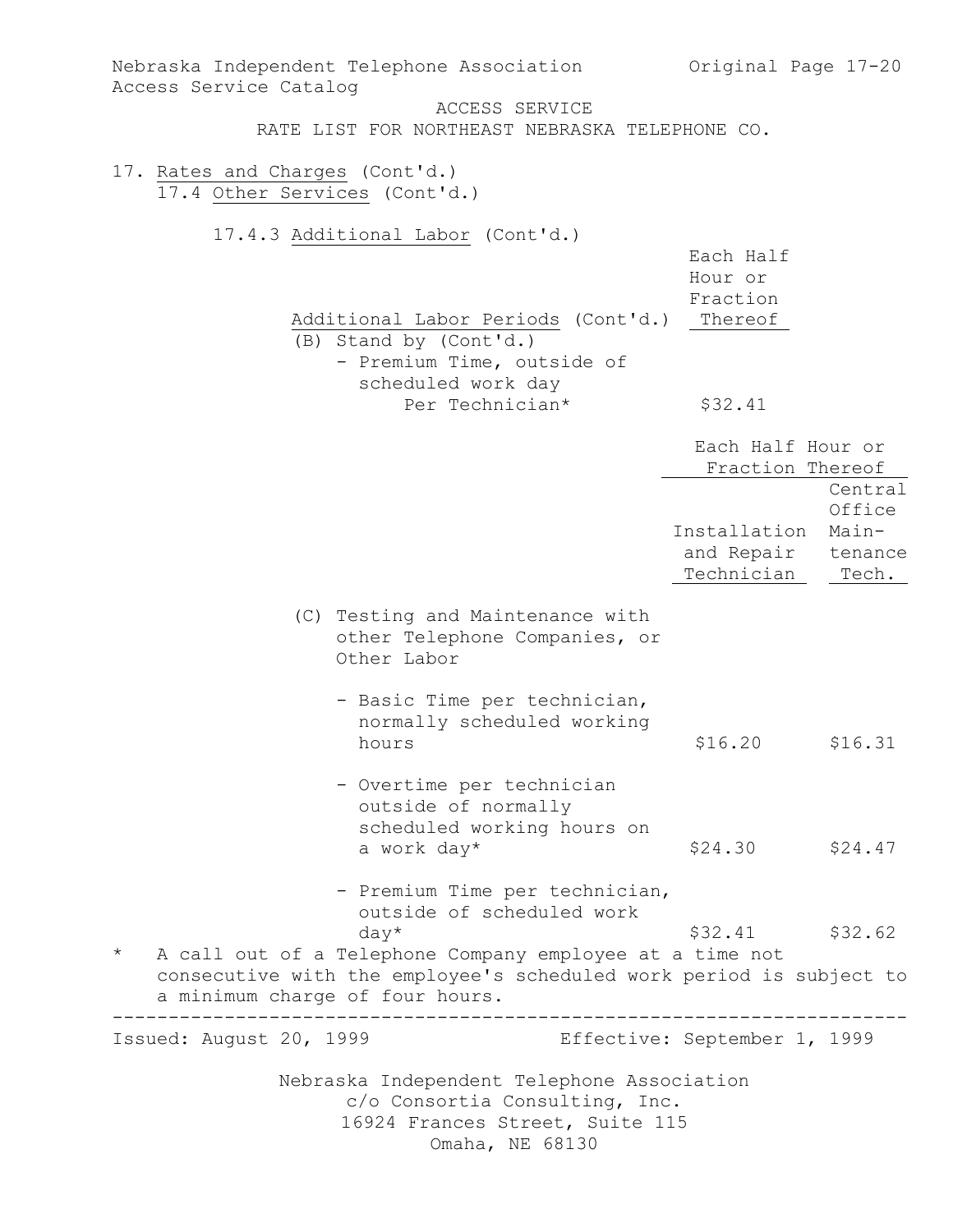| Nebraska Independent Telephone Association<br>Access Service Catalog | Original Page 17-21                                      |                         |  |
|----------------------------------------------------------------------|----------------------------------------------------------|-------------------------|--|
|                                                                      | ACCESS SERVICE                                           |                         |  |
|                                                                      | RATE LIST FOR NORTHEAST NEBRASKA TELEPHONE CO.           |                         |  |
|                                                                      |                                                          |                         |  |
| 17. Rates and Charges (Cont'd.)                                      | 17.4 Other Services (Cont'd.)                            |                         |  |
|                                                                      | 17.4.4 Miscellaneous Services                            |                         |  |
|                                                                      | (A) Additional Cooperative Acceptance Testing-           |                         |  |
|                                                                      | Switched Access                                          |                         |  |
|                                                                      |                                                          |                         |  |
|                                                                      |                                                          | Each Half               |  |
|                                                                      |                                                          | Hour or                 |  |
|                                                                      |                                                          |                         |  |
|                                                                      |                                                          | Fraction                |  |
|                                                                      | Testing Periods                                          | Thereof                 |  |
|                                                                      |                                                          |                         |  |
|                                                                      | Basic Time, Overtime* and<br>Premium Time*               | See the rates           |  |
|                                                                      |                                                          | for Additional          |  |
|                                                                      |                                                          |                         |  |
|                                                                      |                                                          | Labor as set            |  |
|                                                                      |                                                          | forth in                |  |
|                                                                      |                                                          | $17.4.3$ (C) preceding. |  |
|                                                                      | (B) Additional Automatic Testing - Switched Access       |                         |  |
|                                                                      |                                                          |                         |  |
|                                                                      | Additional Tests To First                                | Per Test Per            |  |
|                                                                      | Point of Switching                                       | Transmission Path       |  |
|                                                                      |                                                          |                         |  |
|                                                                      | Gain-Slope Tests                                         | \$3.07                  |  |
|                                                                      |                                                          |                         |  |
|                                                                      | C-Notched Noise Tests                                    | \$3.07                  |  |
|                                                                      | $1004$ Hz Loss**                                         | \$3.07                  |  |
|                                                                      |                                                          |                         |  |
|                                                                      | C-Message Noise**                                        | \$3.07                  |  |
|                                                                      | Balance (return loss) **                                 | \$3.07                  |  |
|                                                                      |                                                          |                         |  |
| $\star$                                                              | A call out of a Telephone Company employee at a time not |                         |  |
| consecutive with the employee's scheduled work period is subject to  |                                                          |                         |  |

- a minimum charge of four hours.
- \*\* The 1004 Hz, C-Message Noise and Balance tests are non-chargeable routine tests; however, they may be requested on an as needed or more than routine scheduled basis, in which cases the charges herein apply. See NECA TARIFF F.C.C. NO. 5, 13.3.1(A)(2). -----------------------------------------------------------------------

Issued: August 20, 1999 Effective: September 1, 1999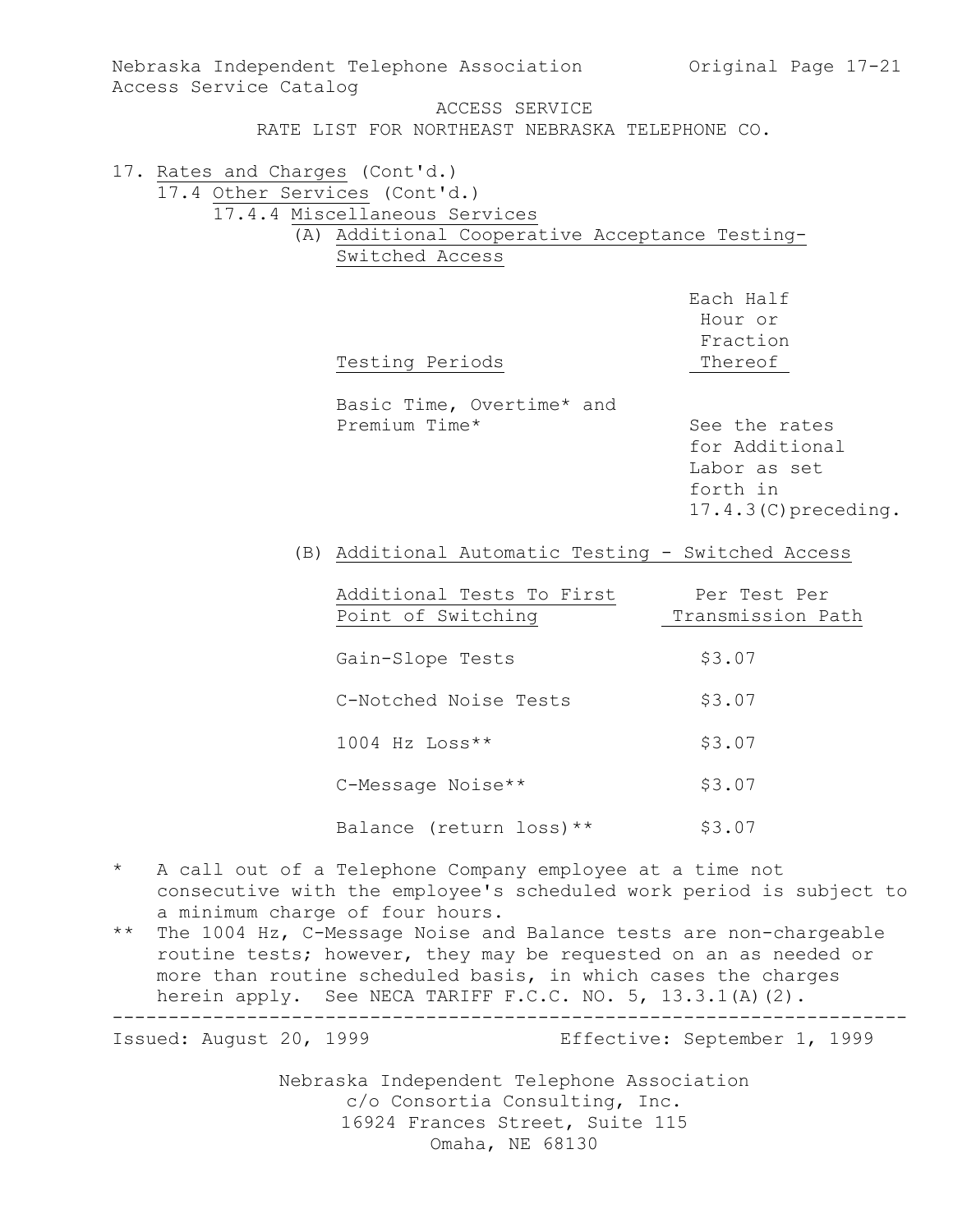| Original Page 17-22<br>Nebraska Independent Telephone Association |                                                                                                        |                              |  |  |  |
|-------------------------------------------------------------------|--------------------------------------------------------------------------------------------------------|------------------------------|--|--|--|
| Access Service Catalog                                            |                                                                                                        |                              |  |  |  |
|                                                                   | ACCESS SERVICE                                                                                         |                              |  |  |  |
|                                                                   | RATE LIST FOR NORTHEAST NEBRASKA TELEPHONE CO.                                                         |                              |  |  |  |
| 17. Rates and Charges (Cont'd.)                                   |                                                                                                        |                              |  |  |  |
| 17.4 Other Services (Cont'd.)                                     |                                                                                                        |                              |  |  |  |
|                                                                   | 17.4.4 Miscellaneous Services (Cont'd.)                                                                |                              |  |  |  |
|                                                                   | (C) Additional Manual Testing - Switched Access                                                        |                              |  |  |  |
|                                                                   | Additional Tests To First Point of Switching                                                           |                              |  |  |  |
|                                                                   |                                                                                                        |                              |  |  |  |
|                                                                   |                                                                                                        | Each Half Hour               |  |  |  |
|                                                                   |                                                                                                        | Or Fraction                  |  |  |  |
|                                                                   |                                                                                                        | Thereof                      |  |  |  |
|                                                                   | Gain-Slope, C-Notched Noise See the rates                                                              |                              |  |  |  |
|                                                                   | and any other agreed to                                                                                | for Additional               |  |  |  |
|                                                                   | tests<br>Per Technician                                                                                | Labor, as set<br>forth in    |  |  |  |
|                                                                   |                                                                                                        | 17.4.3(C)                    |  |  |  |
|                                                                   |                                                                                                        | preceding.                   |  |  |  |
|                                                                   | (D) Additional Cooperative Acceptance Testing -                                                        |                              |  |  |  |
|                                                                   | Special Access                                                                                         |                              |  |  |  |
|                                                                   |                                                                                                        | Each Half Hour               |  |  |  |
|                                                                   |                                                                                                        | Or Fraction                  |  |  |  |
|                                                                   | Testing Periods                                                                                        | Thereof                      |  |  |  |
|                                                                   | Basic Time, Overtime*                                                                                  | See the rates                |  |  |  |
|                                                                   | and Premium Time*                                                                                      | for Additional               |  |  |  |
|                                                                   |                                                                                                        | Labor as set                 |  |  |  |
|                                                                   |                                                                                                        | forth in                     |  |  |  |
|                                                                   |                                                                                                        | 17.4.3(C)                    |  |  |  |
|                                                                   |                                                                                                        | preceding.                   |  |  |  |
|                                                                   | (E) Additional Manual Testing -                                                                        |                              |  |  |  |
|                                                                   | Special Access                                                                                         |                              |  |  |  |
|                                                                   |                                                                                                        | Each Half Hour               |  |  |  |
|                                                                   |                                                                                                        | Or Fraction                  |  |  |  |
|                                                                   | Testing Periods                                                                                        | Thereof                      |  |  |  |
|                                                                   | Basic Time, Overtime*                                                                                  | See the rates                |  |  |  |
|                                                                   | and Premium Time*                                                                                      | for Additional               |  |  |  |
|                                                                   |                                                                                                        | Labor as set                 |  |  |  |
|                                                                   |                                                                                                        | forth in                     |  |  |  |
|                                                                   |                                                                                                        | 17.4.3(C)                    |  |  |  |
| $\star$                                                           |                                                                                                        | preceding.                   |  |  |  |
|                                                                   | A call out of a Telephone Company employee at a time not                                               |                              |  |  |  |
|                                                                   | consecutive with the employee's scheduled work period is subject to<br>a minimum charge of four hours. |                              |  |  |  |
|                                                                   |                                                                                                        |                              |  |  |  |
| Issued: August 20, 1999                                           |                                                                                                        | Effective: September 1, 1999 |  |  |  |
|                                                                   | Nebraska Independent Telephone Association                                                             |                              |  |  |  |
| c/o Consortia Consulting, Inc.                                    |                                                                                                        |                              |  |  |  |
|                                                                   | 16924 Frances Street, Suite 115                                                                        |                              |  |  |  |
| Omaha, NE 68130                                                   |                                                                                                        |                              |  |  |  |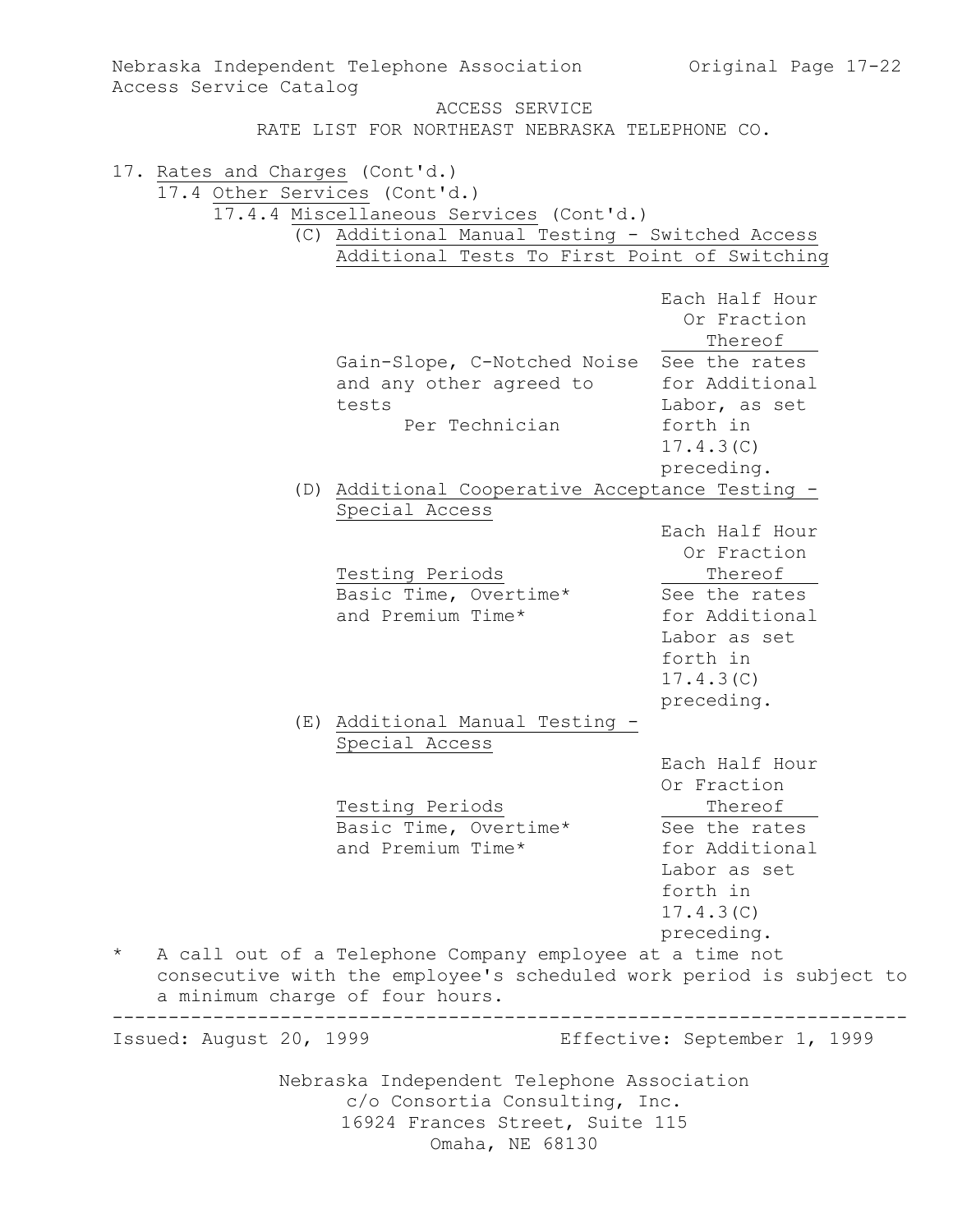- 17. Rates and Charges (Cont'd.)
	- 17.4 Other Services (Cont'd.)
		- 17.4.4 Miscellaneous Services (Cont'd.)

#### (F) Maintenance of Service

| Maintenance of<br>Service Periods          | Each Half Hour<br>Or Fraction<br>Thereof                                               |
|--------------------------------------------|----------------------------------------------------------------------------------------|
| Basic Time, Overtime*<br>and Premium Time* | See the rates<br>for Additional<br>Labor as set<br>forth in<br>17.4.3(C)<br>preceding. |
| (G) Reserved for future use.               |                                                                                        |

(H) Reserved for future use.

(I) Reserved for future use.

\* A call out of a Telephone Company employee at a time not consecutive with the employee's scheduled work period is subject to a minimum charge of four hours.

Nebraska Independent Telephone Association c/o Consortia Consulting, Inc. 16924 Frances Street, Suite 115 ----------------------------------------------------------------------- Issued: August 20, 1999 Effective: September 1, 1999

Omaha, NE 68130